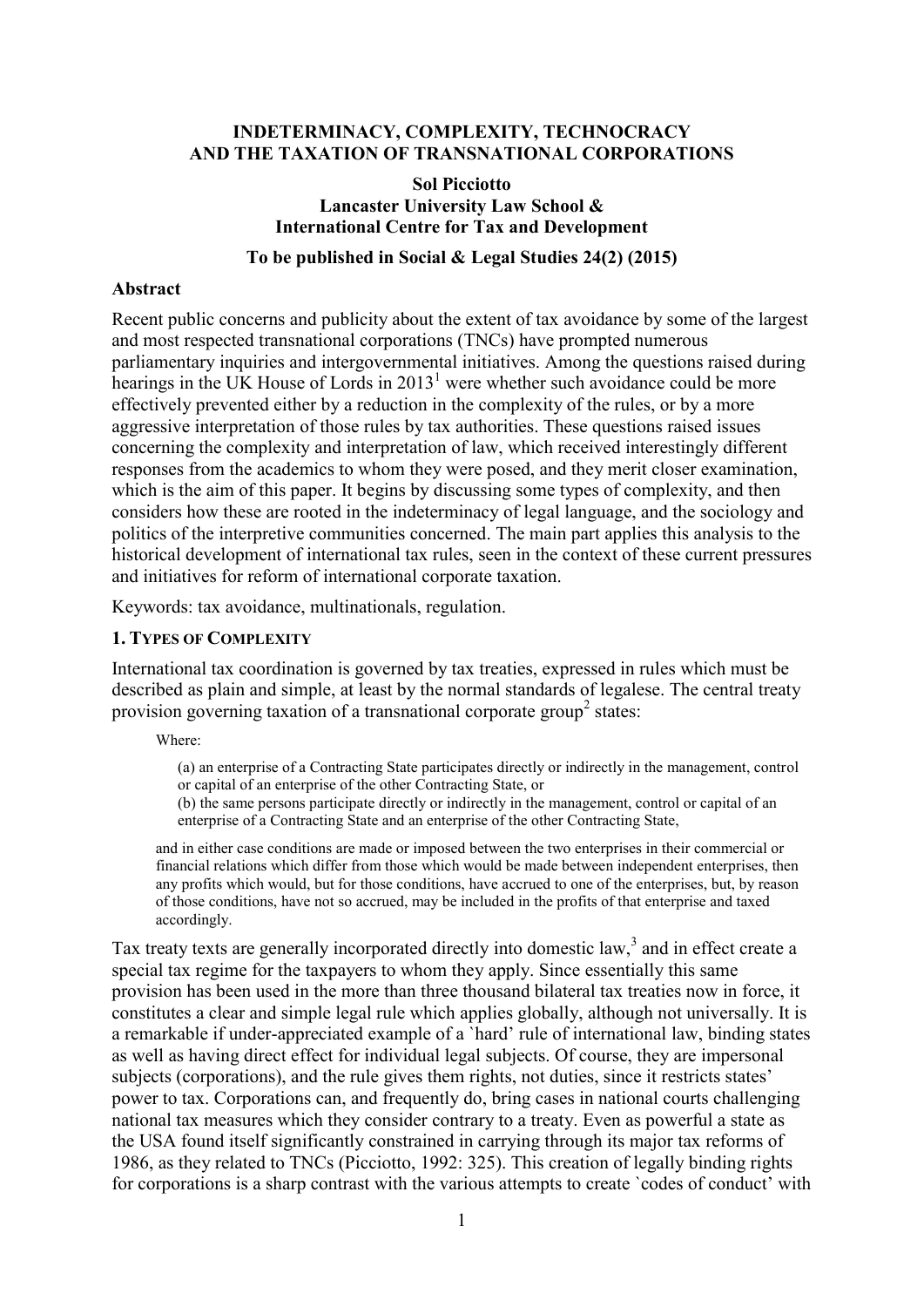obligations for TNCs, which generally take the form of non-binding `soft law' (Picciotto, 2011: ch.4).

However, the text of the treaties provides only the skeleton of international tax rules. Flesh is put on these bones by additional authoritative documents. First, the model treaties are accompanied by Commentaries, which are drawn up by the bodies responsible for drafting the model treaty texts,<sup>4</sup> and are intended to guide their interpretation. Under generally accepted principles of treaty interpretation in international law, as well as under most domestic laws, these Commentaries can be referred to by courts and others as an aid to understanding the meanings of the treaty articles. In addition, those same bodies issue reports and other documents which are also considered authoritative.

The OECD model treaty Commentary on article 9(1) amounts to less than a couple of pages. However, it refers to the OECD's *Transfer Pricing Guidelines for Multinational Enterprises and Tax Administrations*, describing them as `internationally agreed principles [which provide] guidelines for the application of the arm's length principle of which the Article is the authoritative statement'. Those Guidelines began as a Report on Transfer Pricing in 1979, were renamed Guidelines when revised in 1995, have been periodically revised since then, and now extend to some 370 pages (OECD 2010). The Commentary also refers to the report on Thin Capitalization issued by the CFA in 1986, which is one of a number of such reports (now 24) which have for some time been included in the compilation described as the `fulllength version' of the OECD model treaty (OECD 2012). These additional reports are therefore also likely to be considered as authoritative aids to interpretation of the treaty provisions.<sup>5</sup>

These considerable additions to the basic tax treaty provision may be described as producing complexity through elaboration. The plain and simple basic texts of the tax treaties have become overlaid with increasingly elaborate supplementary provisions, ostensibly aimed at clarifying how they should be applied. The result is a labyrinth of provisions, requiring skilled navigation. An important aspect of this complexity is that the relationship between the various types of provisions is not clear. In principle, only the treaty texts are `hard' law, the Commentaries, Guidelines and other documents are merely supplementary aids to interpretation. However, the specificity of the latter means that they are the provisions applied in practice. Nevertheless, their language is discursive, and they refer to concrete situations, providing many examples, rather than being expressed in the abstract terms of legal rules. Hence, although these texts are not expressed in abstruse or technical language, specialist skills are involved in understanding the relationships between them and deploying them effectively.

This may be contrasted with what can be described as complexity through attempted precision. This is the main characteristic of UK legislative drafting. An apposite illustration is provided, indeed, by the provisions of TIOPA which aim to spell out in much greater detail the `arm's length principle' (ALP) of article 9 of the model treaties. They are contained in Part 4 of TIOPA which has no less than forty-five sections, opening with the following:

#### **147. Tax calculations to be based on arm's length, not actual, provision**

- (1) For the purposes of this section "the basic pre-condition" is that—
	- (a) provision ("the actual provision") has been made or imposed as between any two persons ("the affected persons") by means of a transaction or series of transactions,
	- (b) the participation condition is met (see section 148),
	- (c) the actual provision is not within subsection (7) (oil transactions), and
	- (d) the actual provision differs from the provision ("the arm's length provision") which would have been made as between independent enterprises.
- (2) Subsection (3) applies if—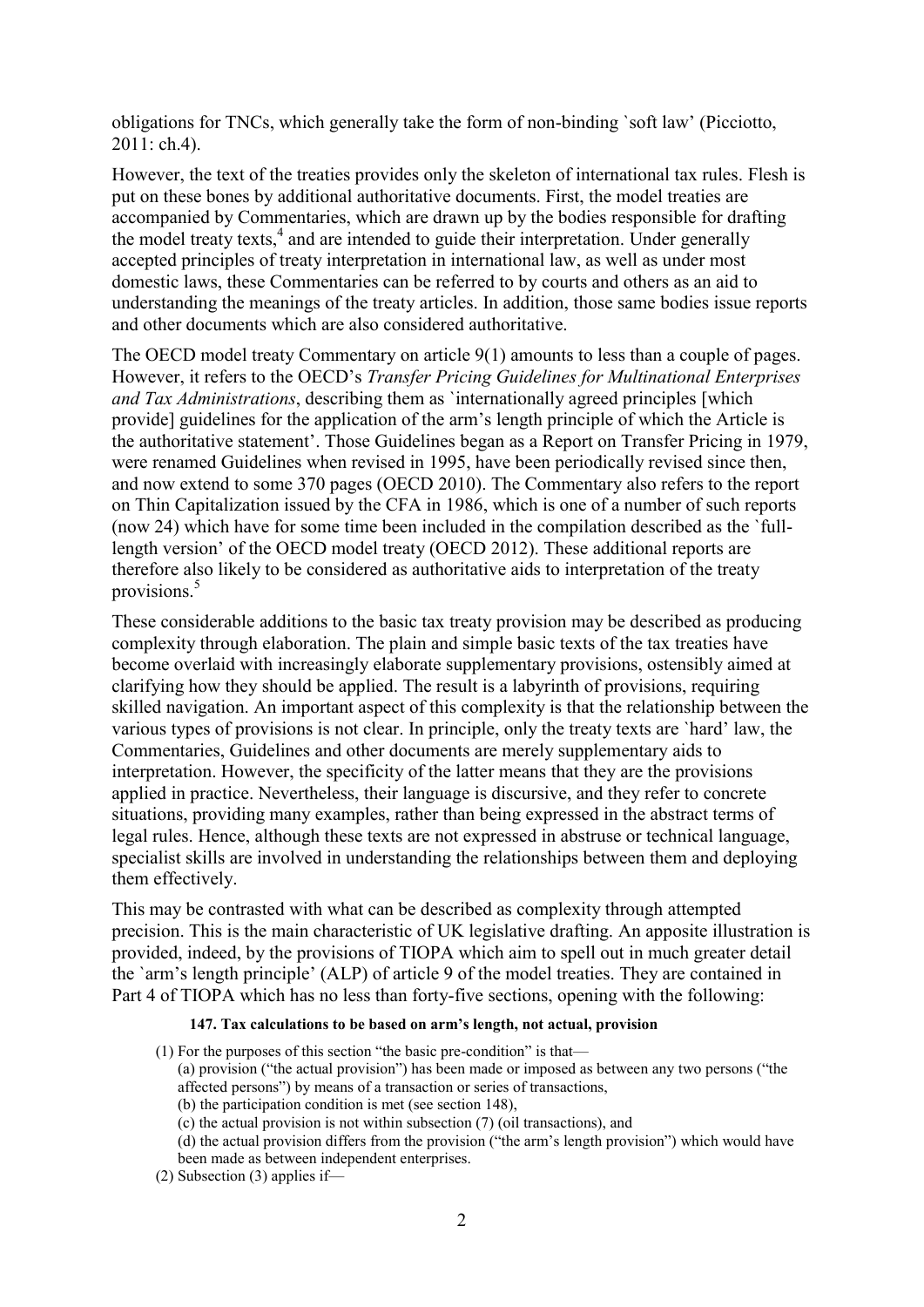(a) the basic precondition is met, and

(b) the actual provision confers a potential advantage in relation to United Kingdom taxation on one of the affected persons.

(3) The profits and losses of the potentially advantaged person are to be calculated for tax purposes as if

the arm's length provision had been made or imposed instead of the actual provision.

(4) Subsection (5) applies if—

(a) the basic pre-condition is met, and

(b) the actual provision confers a potential advantage in relation to United Kingdom taxation (whether or not the same advantage) on each of the affected persons.

(5) The profits and losses of each of the affected persons are to be calculated for tax purposes as if the arm's length provision had been made or imposed instead of the actual provision.

(6) Subsections (3) and (5) have effect subject to—

(a) section 165 (exemption for dormant companies),

(b) section 166 (exemption for small and medium-sized enterprises),

(c) section 213 (this Part generally does not affect calculation of capital allowances),

(d) section 214 (this Part generally does not affect calculation of chargeable gains),

(e) section 447(5) and (6) of CTA 2009 (this Part generally does not affect how exchange gains or losses from loan relationships are accounted for), and

(f) section 694(8) and (9) of CTA 2009 (this Part generally does not affect how exchange gains or losses from derivative contracts are accounted for).

(7) The actual provision is within this subsection if it is made or imposed by means of any transaction or deemed transaction in the case of which the price or consideration is determined in accordance with any of sections 225F to 225J of ITTOIA 2005 or any of sections 281 to 285 of CTA 2010 (transactions and deemed transactions involving oil treated as made at market value).

It should be noted that these provisions do not affect the treaty text, they merely complement it, by specifying the circumstances in which the arm's length principle (the `provision' in s.147(1)(d)) applies in UK tax law. However, further sections in Part 4 of TIOPA add additional detailed provisions amplifying what `arm's length' means in specific circumstances, especially in financial transactions between related entities. In that way they also add complexity through elaboration. Deciding on the tax treatment of a transaction now entails consideration not only of the treaty rule, and in addition the Commentaries, the Guidelines and other Reports, but also of these domestic legal rules, as well as the interaction of all these norms.

This form of complexity deploys logical linguistics to attempt to nail down precise applications for rules, in contrast to the use of broad general principles. It is characteristic of Anglo-Saxon legislative drafting, carried probably to the greatest extreme in the UK. This seems to be due to the dominance of techniques which have become firmly embedded in the parliamentary draftsman's office, despite hopes that European influence might result in the use of at least a mixture of general principles and detailed rules (Avery Jones 1996). As with elaboration, this also creates a labyrinth of provisions, though one requiring different skills to navigate, essentially an ability to follow abstract logic, something like computer programming. In contrast with the OECD Guidelines and Reports, these legal rules are expressed in abstract terms, with few specific examples. Nevertheless, their aim seems to be to provide precision, through `bright line' rules rather than general principles, such as the treaty rules.

This raises the question, why is the law not limited to the basic tax treaty rules? Since these are the texts that matter, why add to them? Consideration of this question has two aspects: regarding first the nature of legal language, and secondly the social and political dynamics of enforcement and compliance with tax law, in this case particularly international tax. These will be discussed in the next two sections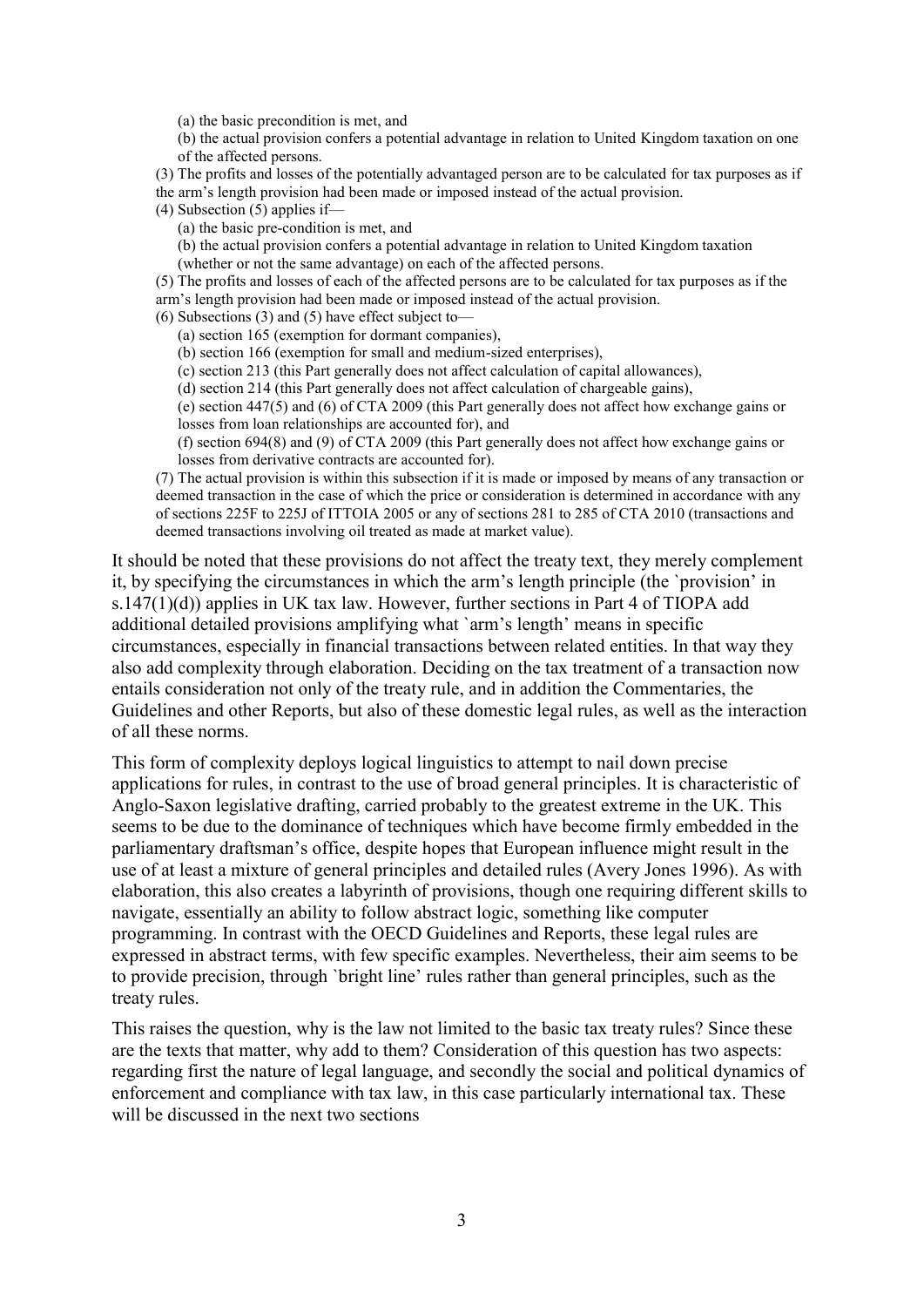## **2. INDETERMINACY AND LEGAL FORMALISM**

The first part of the answer to the question above is that although the tax treaty rules are relatively clear and simple, they are not precise. They are expressed as general principles, which could be interpreted to apply very differently in any specific case. This raises the central issue of the indeterminacy of the meaning of legal rules. As a starting point, Lewis Carroll's well-known aphorism is worth restating:

"When I use a word," Humpty Dumpty said, in a rather scornful tone, "it means just what I choose it to mean - neither more nor less."

"The question is," said Alice, "whether you can make words mean so many different things." "The question is," said Humpty Dumpty, "which is to be master - that's all." *Alice Through the Looking Glass.*

As I have argued elsewhere (Picciotto 2007), there are three levels of this indeterminacy.

The first is at the general level of language. As linguistic philosophy has stressed, linguistic signifiers (words) do not have an intrinsic meaning. Meaning depends on the linguistic context. Since language is social, this also means its social context, and that meaning is constructed through social interaction. Meaning can therefore be fluid and changeable. In some social contexts participants may value clear understandings, so prefer to establish fixed and stable meanings. In others, ambiguity may help to maintain harmony despite underlying disagreement or conflict. Sometimes, such conflict may be played out linguistically, through contests either over the meaning of certain words or phrases, or over how to express a particular concept. There is clearly much more that could be said about linguistic indeterminacy, but we must move on to next two levels, which are specific to the nature of legal rules.

The second level of indeterminacy flows from the characteristics of liberal legality. In liberal polities, with at least a formal separation of legislative, adjudicative and executive powers, law mainly takes the form of general rules articulated in advance, leaving individuals free to make their own decisions within the guidance offered by the law. This clearly involves many tensions or contradictions: especially between the degree of abstractness as against specificity with which laws are formulated, and the need to interpret those abstract principles when applying them to specific cases.

However, liberal legality can be supplemented by administrative procedures, such as prior rulings. Tax authorities may make use of these, although generally with caution. In international taxation, indeed in relation to the ALP itself, many countries have introduced an Advance Price Agreement (APA) procedure. A firm which submits full and documented details of its planned inter-affiliate transactions and proposed transfer pricing methodology can get advance approval for a specified period of years, subject to the terms of the agreement. However, while this may alleviate the potential problems of conflicts over interpretation resulting from a broad principle such as the ALP, it cannot replace the rule of law in a system which is fundamentally liberal. Administrative authorities can only tie themselves down by giving rulings in relation to very specific circumstances and after careful consideration. APAs therefore usually require the company to provide extensive information and documentation, and subsequent audits to verify compliance with their terms. Thus, although they do have the advantage of providing clarity, they are relatively little used by TNCs; their main supporters are the large accountancy firms, for which they provide good business. One of the few academic studies suggests that, interestingly, APAs seem to be resorted to especially when firms seek to use a non-standard transfer pricing methodology (Rogers & Oats 2013). There are also potential problems of legitimacy, if potentially contentious issues are dealt with in advance by private and ad hoc deals, especially if they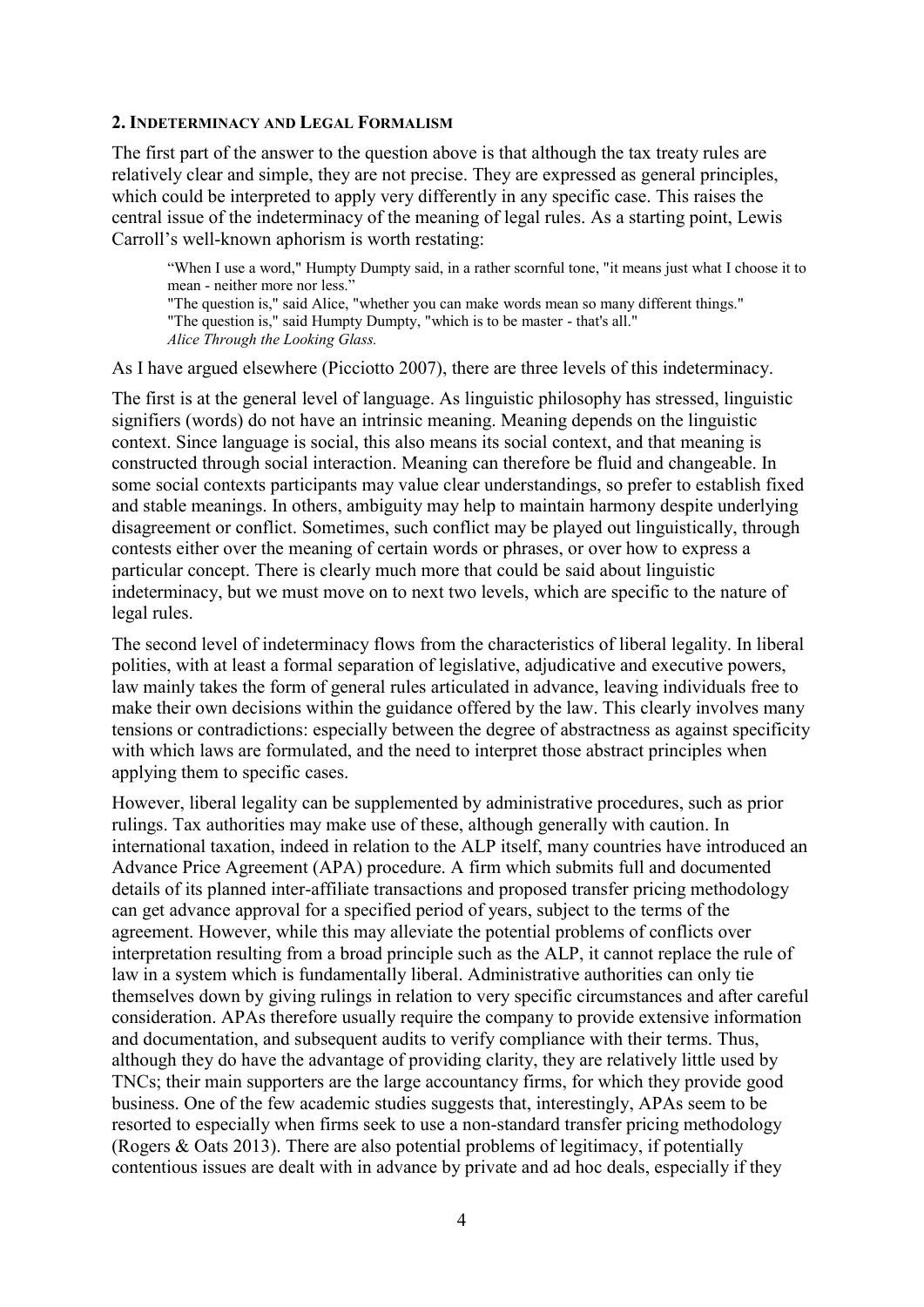involve significant sums. Indeed, some countries have used APAs to agree arrangements providing advantages to foreign firms, which are now being challenged as `sweetheart deals', notably in the proceedings brought by the European Commission in 2014 against Ireland in respect of an APA granted to Apple Computer in 1991 (European Commission, 2014), as well as Luxembourg's secret APAs which received wide publicity in November 2014.

The problem of legal indeterminacy is particularly acute for rules applying to economic activity. This is due to the disjuncture between legal form and economic purpose, since different legal forms can be devised to achieve the same or a similar economic purpose. This is exacerbated in areas which have a direct negative economic impact on regulated persons, such as taxation. Since a tax imposes a direct cost burden on a defined type of economic activity, an immediate incentive is created for those who might be affected by a rule, to devise a legal form for their activity which complies with the letter of the law while achieving an economic purpose which the legislator did not envisage, or intend, or perhaps even desired to prohibit. This is all the more so for activities that are organised and planned, as compared with those which are a routine or spontaneous part of daily life. Also, as is pointed out by Gribnau in this collection, the use of taxes as a policy instrument by governments has fostered a generally instrumental attitude to compliance by all citizens, which may encourage a widespread acceptance of tax planning or avoidance.

In the context of a social process geared towards achieving compliance with formal norms, the indeterminacy of general legal principles raises a range of issues about the design of regulatory systems. In particular, broad general principles leave great scope for interpretation, and so for uncertainty. Wide room for disagreement between those responsible for enforcement (regulators) and those to whom the rules apply (regulatees) can lead to ineffectiveness, unless regulators are given a high degree of discretion, but this can lead to arbitrary, unfair, or partial decisions. Hence the attempt to draw up rules to try to provide precision by anticipating every contingency, but which tend to produce complexity. A preference for this type of complexity derives or is justified by an instrumental and formalist view of law: `a narrow approach to legal control - the use of clearly defined, highly administrable rules, and an emphasis on uniformity, consistency and predicatibility, on the legal form of transactions and relationships and on literal interpretation.' (McBarnet & Whelan, 1991: 849).

However, the formalist approach does not prevent avoidance, but shifts it to a new level, involving game-playing and `creative compliance', to use the phrase of McBarnet and Whelan (ibid.). Addressing this, regulation theorists have developed the concept of `responsive regulation', which suggests that regulators should apply sanctions selectively, while trying to build a relationship of mutual trust and understanding with regulatees, to ensure harmonious understandings of what compliance requires (Ayres & Braithwaite 1992, Braithwaite 2001). This approach has been applied particularly in the tax field (Braithwaite V. 2007, Gribnau 2007), including in international taxation (Rawlings 2007).

Certainly, there has been much emphasis by tax authorities in recent years, both national and international, on the importance, especially in relations with big business, of establishing relationships based on trust, aiming at `clarity through effective consultation and dialogue' (HMRC, 2006: 5), sometimes described as an `enhanced relationship' (OECD, 2008: ch. 8; OECD, 2013a). However, increased use of such arrangements in the UK has led to considerable public controversy. Activist group UK Uncut's legal challenge to a settlement reached with investment bankers Goldman Sachs by the then head of HMRC, against the advice of his lawyers, revealed `the deeper tensions entailed in supplementing a traditional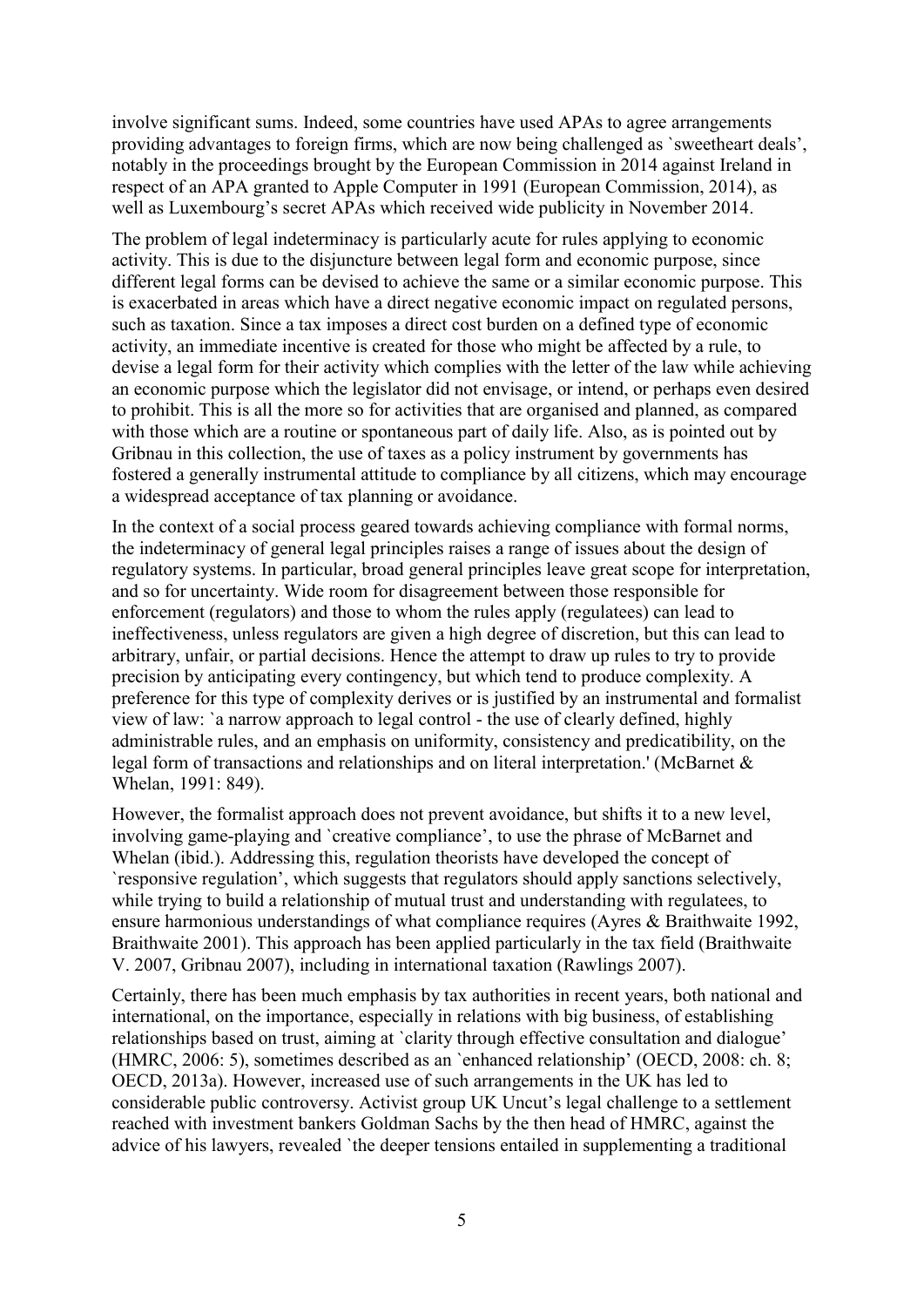command and control approach to tax regulation with one more dependent on relationships and co-operation' (de Cogan, 2013: 552).

The third level of indeterminacy arises because legal precepts are not merely positivist statements of a general character but norms, so that interpreting their meaning when applying them to particular cases entails a normative judgment. Thus, deciding whether a particular instance fits within a general principle is not just a factual inquiry but entails a valuejudgment, since laws are normative. The implication of this is that even the core meaning of a legal norm might depend on a shared view of the values or purposes which underlie it. Differing views about those values will result in different interpretations of the meaning of the norm, which may be equally potentially acceptable. This understanding leads to a different view of the nature of regulation and compliance from that of legal formalism and instrumentalism. It suggests that different interpretations may arise from different views about the purpose of the rule in question or the values it aims to promote. The interpretations of lawyers, especially judges, are also authoritative normative pronouncements, so they also involve social and political power.

The second and third layers of indeterminacy discussed here open up a sociological perspective, concerning the techniques and practices deployed by lawyers in the formulation and interpretation of legal texts. A fruitful approach was suggested by Pierre Bourdieu, who argued that this involves the appropriation of the 'symbolic power which is potentially contained within the text', which he sees as taking place through competitive struggles to 'control' the legal text (Bourdieu, 1987: 818). He also proposed a sociological answer to the question of how, in view of the indeterminacy of legal texts, the system can nevertheless function in a relatively stable manner. He suggested that coherence emerges partly through the social organization of the field, which produces mutual understandings based on `habitus'; and partly because, to succeed, competing interpretations must be presented 'as the necessary result of a principled interpretation of unanimously accepted texts' (ibid.). In this sense, law operates to defuse social conflicts and depoliticize them, shifting political and economic conflicts on to the terrain of debates over the symbolic power of texts.

This explains the apparent paradox that, while lawyers spend much of their time disagreeing about the meaning of texts, they generally do so from an objectivist perspective. They usually prefer to deny that indeterminacy is inherent in legal rules, and tend to attribute disagreements to bad drafting and lack of clarity in the texts, which are said to create 'loopholes' in the logical fabric of the law. Bourdieu's perspective can also be integrated with the `interpretivist turn' in socio-legal studies, and critical approaches to law. These study the ways in which the indeterminacy of legal texts provides the space for the deployment of legal skills and techniques, the introduction of political preferences and social values, and ultimately the ways in which law is deployed in and mediates struggles over power.

However, a purely sociological perspective may be limited, especially if it focuses only on competition between professionals such as lawyers, aiming to accumulate `social capital' by asserting themselves as authoritative interpreters of texts. While this is certainly an important element, there should also be consideration of the political and economic context in which these struggles take place, as well as of the substance of the issues being debated through the mediation of competing interpretations. The next section aims to integrate these approaches into a re-examination of the international tax rules discussed in the first section of this paper, in a broader sociological as well as political context.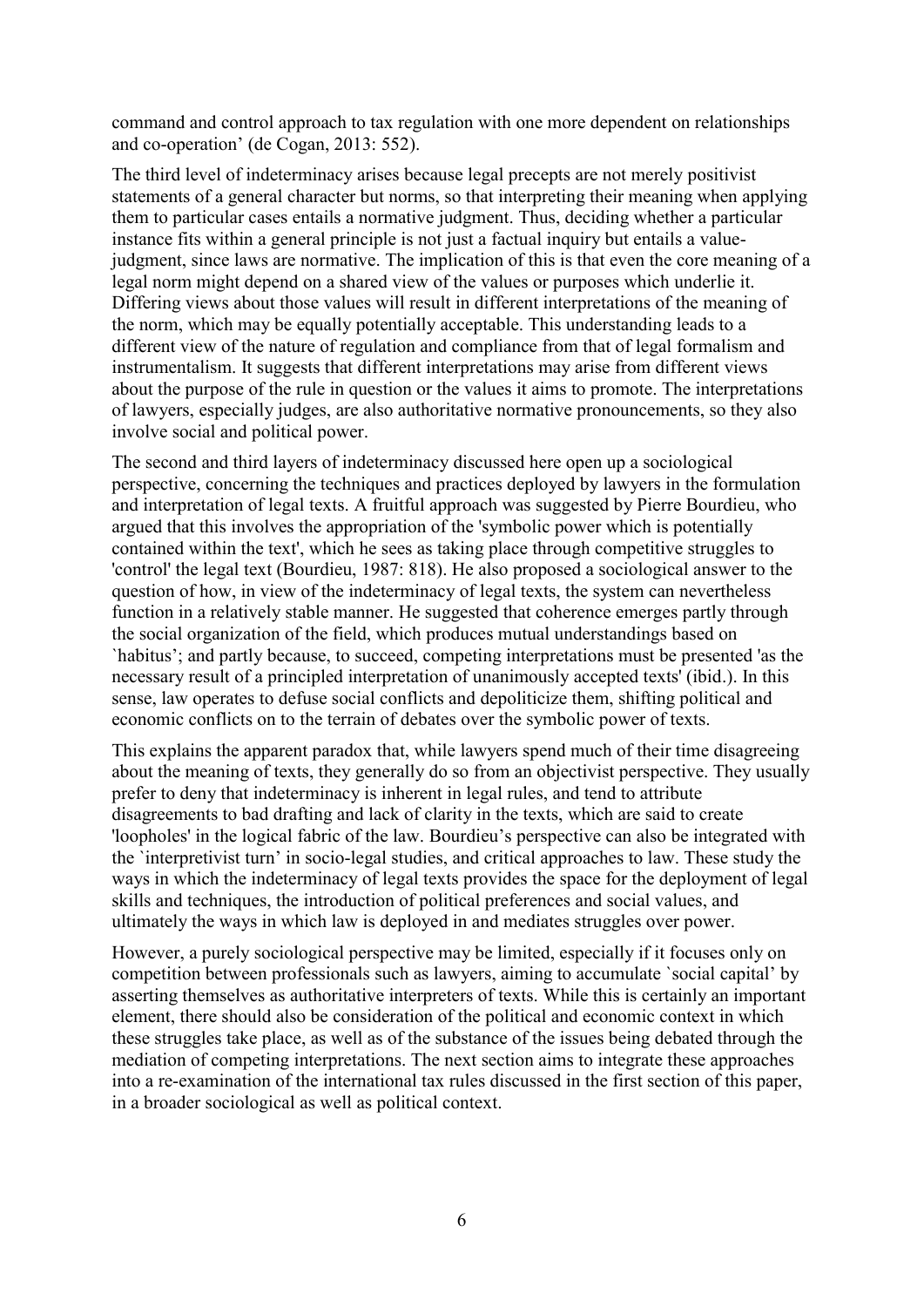# **3. INTERNATIONAL TAX POLITICS, TECHNOCRACY AND COMPLEXITY**

The (relatively) clear and simple tax treaty provisions discussed at the beginning of this paper originated from debates early in the last century, concerning the coordination of national taxation of income or profits as applied to international business. The first model tax treaties resulted mainly from discussions and negotiations conducted through the League of Nations, particularly at a conference in 1928. The model provisions were used as a basis for negotiating bilateral treaties from the 1930s, spreading more quickly from the 1950s especially amongst OECD countries, which developed model treaty articles from the late 1950s, first formalized as a model treaty in 1963. However, the process of elaboration of more complex provisions is much more recent, originating in the 1960s.

It has occurred essentially as a reaction to the tax planning strategies of TNCs, which were themselves developed as a response to the basic treaty rules. As this section will explain, this process resulted from the flawed formulation in article 9, which in effect encouraged firms to develop ever more complex corporate structures, leading tax authorities to react in turn by formulating increasingly complex regulations purportedly based on article 9. The origins of this vicious circle lie in the relationship between politics and technocracy, which can be traced back to the beginnings of the system, but persist today. Any hopes for effective reform, which could deliver a simpler and more effective system, depend on understanding and transcending this relationship.

# **3.1 The Fundamental Flaw**

The driver of this process has been the fundamental flaw in the basic treaty rule, contained in article 9 (cited at the beginning of this article). Although TNCs are structured legally as corporate groups, sometimes nowadays with hundreds of affiliates, they operate as integrated enterprises under central management and control. Yet, for the purpose of allocating tax rights between states, article 9 states that they should be treated as if they were independent entities in each country. The tax treaty rules were aimed primarily at portfolio investment, which in the 1920s was the dominant form, i.e. lending by investors to businesses abroad. Understandably, they gave the host country where the business was located the right to tax its profits, while the investor's country of residence could tax the returns (interest, dividends) on the capital invested.

The `separate entity' principle in article 9 was an adaptation of this basic rule for the case of foreign direct investment by multinational corporate groups (TNCs). Revenue authorities understood that TNCs posed a special problem, since the business profits of their component affiliates would depend on the pricing of intra-group transactions and the financial structure of the firm. Hence, article 9 enabled national tax authorities to adjust the accounts of related entities to combat possible distortions or prevent `diversion' of profits. The various methods which were used to deal with the special case of TNCs were examined by a study for the League of Nations Fiscal Committee in 1932-33, coordinated by the US representative, Mitchell B. Carroll (Picciotto, 1992: ch. 1; Picciotto, 2013a).

Carroll reported that most tax authorities began from the accounts of the local entity, especially if it was a separately incorporated subsidiary. However, they generally had to examine those accounts carefully, and had powers to adjust them as necessary. Local establishments of foreign companies were frequently assessed on an `empirical' or `fractional' basis. `Empirical' methods entailed estimating the income `by comparing the given enterprise with similar enterprises, or taking into account turnover, assets and other readily ascertainable factors'; while `[b]y fractional apportionment is meant the determination of the income of one establishment of an enterprise by dividing total net income in the ratio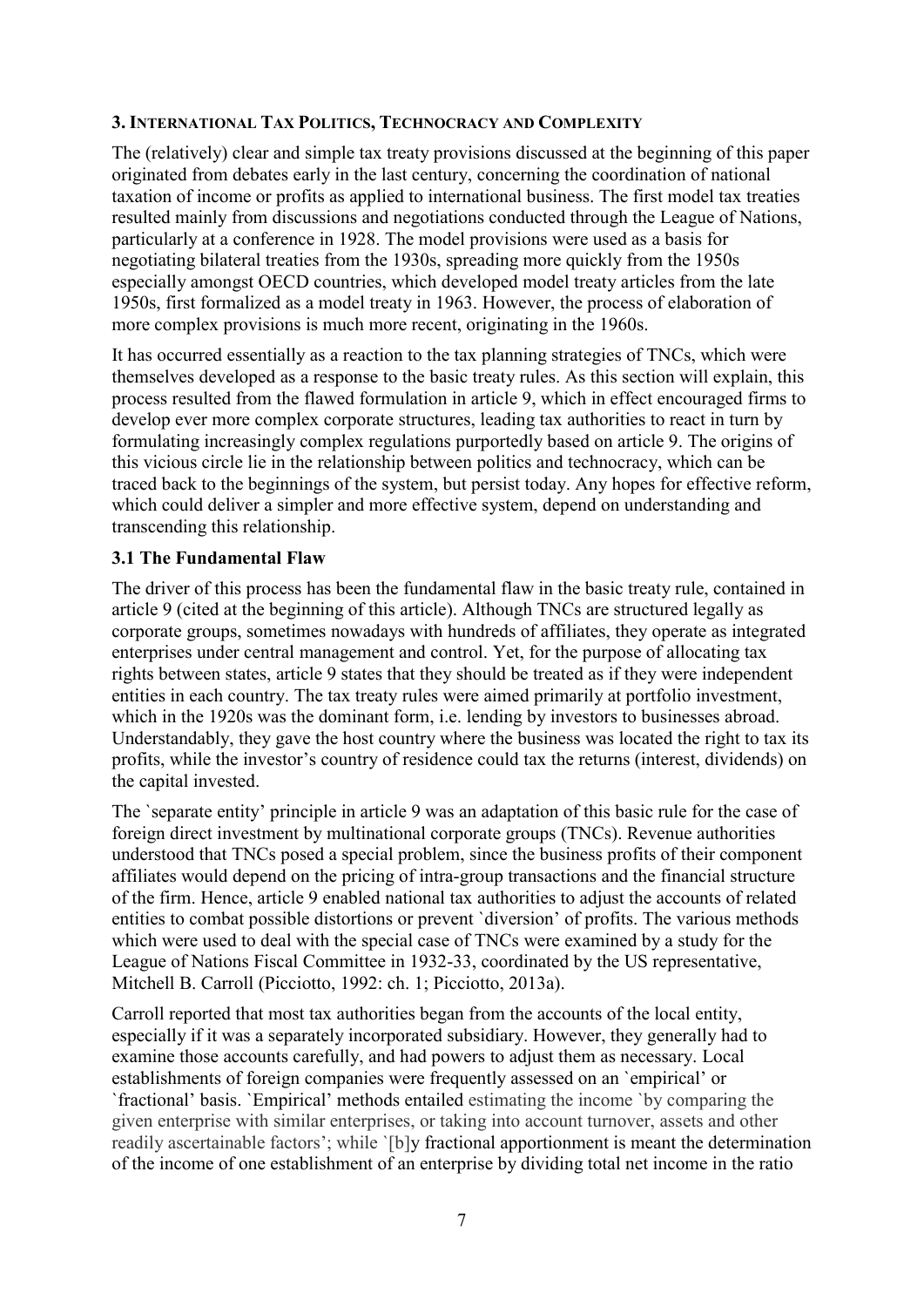of certain factors - for example, assets, turnover, pay-roll or a fixed percentage' (Carroll, 1933: 46).

In the case of corporate groups Carroll considered that the parent had a legal obligation to deal with an affiliate as if it were a separate legal person. As long as this was respected, tax authorities could assess the affiliate on the basis of the separate accounts, scrutinizing them to verify whether they were indeed `at arm's length'. However, where such verification was difficult due to extensive interlocking transactions, they resorted to empirical or fractional methods. If they considered that there was a `diversion of profits' such that adjusting accounts was not possible, countries had various methods for `reaching the parent'. Some, such as the UK, could treat a subsidiary as a dependent agent, and charge the parent through its subsidiary as agent, usually on the basis of a percentage of turnover. Others, notably Germany and Spain, could assess a parent company directly if they formed an `organic unity'. Hence, in addition to the separate entity principle in article 9, the formulary apportionment method was also explicitly accepted in article 7(4) of the model tax treaty. Although article 7(4) only applies to PEs, it was understood then, and continues to be widely accepted, that a subsidiary which is a dependent agent of its parent can be treated as a PE (Avi-Yonah and Tinhaga, 2014). Indeed, the direct control usually exercised by the parent in a multinational corporate group means that most subsidiaries are in practice dependent (Le Gall 2007). This provision was dropped by the OECD model in 2010, but remains in the UN model, and is still present in the vast majority of actual bilateral treaties, including some recently concluded (Avi-Yonah and Tinhaga, 2014).

The national reports for Carroll's study showed that those tax authorities which started from separate accounts were clearly well aware of the limitations of such accounts, and also that they could not be checked solely by reference to alternative `normal' pricing. For example, the British Inland Revenue stated that separate accounts could only be used as the basis in about half their cases, and then only because there was the threat in reserve of an assessment based on percentage of turnover (League of Nations, 1932: 191). The principle of fractional apportionment also had clear advantages, as argued in the Spanish report, and shown by the experience of federal systems. Since it entailed treating the accounts of a globally integrated enterprise as a single unity, it avoided the many problems and administrative difficulties involved in attempting to construct arm's length relationships where none existed.

However, the consensus among the tax specialists was that a unitary approach would be difficult if not impossible to adopt for political reasons, since they considered that it would require international agreement on (i) tax accounting principles for assessment, and (ii) a common allocation formula. The ALP offered a more pragmatic and practical approach, which seemed to them easier to operate in a network of bilateral treaties. At that time it was understood that the ALP did not establish a clear or precise measure, but at best a general principle. Indeed, the German report accepted that fractional apportionment was superior in principle, and would in practice be used in the many cases where separate assessment was not feasible (League of Nations, 1932: 122). However, adoption of the ALP merely converted the problem, from a decision on the principles of general apportionment by formula, to negotiation of specific ad hoc apportionments, by adjustment of transfer prices to ensure a fair profit split. The German report stressed that this would in practice require close cooperation between tax authorities, from which more general principles could perhaps emerge. Unfortunately, this did not occur, and international tax rules have continued to be based on the fundamental flaw of the `separate entity' principle.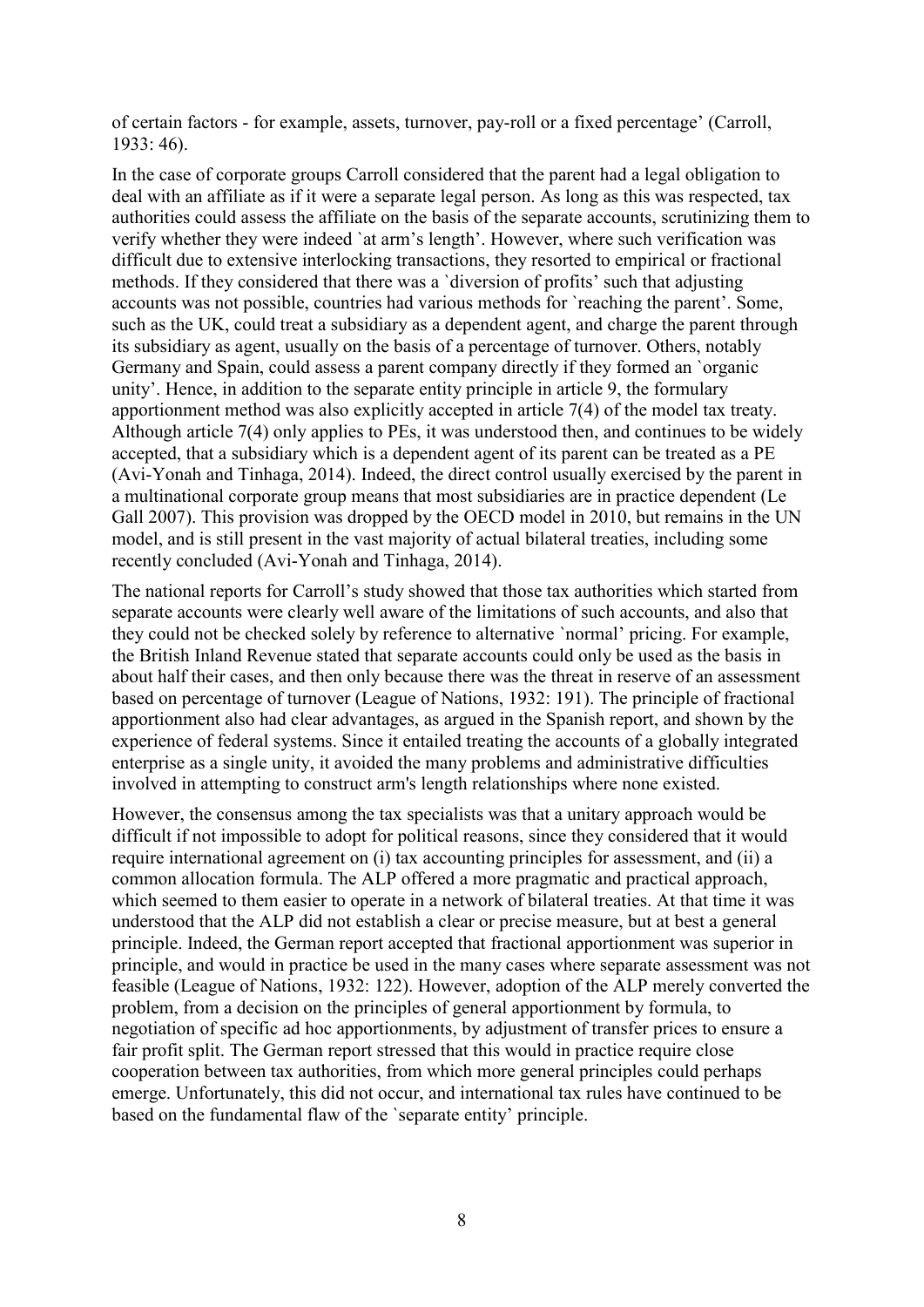# **3.2 Responding to the Flaw**

The basic treaty rules do not apportion the taxable profits (tax base) of a TNC, but allocate rights to tax: the host country of the subsidiary should tax its business profits, while the parent company's state of residence has the primary right to tax investment returns (e.g. dividends, or interest on loans). However, the rapid expansion of TNCs from the 1950s onwards, especially from the USA, was largely funded from retained earnings. This was partly due to controls on capital movements, which only began to be relaxed in the late 1950s; but there were also tax advantages, since the foreign earnings were generally taxed at a lower rate than that applicable in the US, often due to incentives and tax holidays offered by countries wishing to attract investment. If foreign profits were retained for reinvestment rather than returned to the US parent, they would continue to benefit from these relatively low tax burdens.

This sparked a debate in the USA about 'tax deferral' (Barlow & Wender, 1955), leading to legislation by the Kennedy administration in 1962 to tax the retained earnings of certain `controlled foreign corporations' (CFCs), if they constituted `active business income'. This issue is today again central in US international tax policy debates. Press reports and parliamentary inquiries have spotlighted the accumulation of some \$2 trillion by US firms `offshore', and stark anomalies such as Apple choosing to borrow \$1.7b to help fund a special dividend, rather than tap into its \$145b of cash reserves held offshore (Drucker, 2010; Editorial 2013; US Senate 2013).

In economic terms, the tax treaties aim to ensure tax neutrality: host country taxation of business profits ensures equal treatment between foreign-owned and local businesses, while residence country taxation of returns on investment ensures that investors' income is taxed the same whether it derives from domestic or foreign investment. The ability of TNCs to finance their international expansion through retained foreign earnings upsets this balance. More fundamentally, economic theory tells us that the profits of such firms are largely due to their ability to integrate and coordinate operations, which provides synergy and economies of scale and scope (Coase, 1988; Williamson, 1985). Hence, profitability depends on the integrated whole and cannot be attributed to different parts, so the residence-source split makes no sense for TNCs.

The tax treaty rules are further undermined when TNCs also reduce the scope of source taxation by making deductions from their subsidiaries' business profits for payments such as interest, fees for central management and royalties for intellectual property rights. If retained abroad rather than repatriated to the parent, this income is not taxed anywhere, and can be described as `stateless' (Kleinbard 2011) or `homeless' (Wells & Lowell 2011). TNCs typically use variations of a `stepping stone' structure, deploying conduit companies in countries with tax treaties to avoid source taxation, and base companies in low- or zero-tax countries to accumulate retained earnings (Corporate Reform Collective, 2014: ch.1). Thus, the problem of avoidance affects both source and residence country taxation.

The US also referred the issue to the OECD in 1962, which set up a Working Party on Avoidance by Abuse of Tax Conventions.<sup>6</sup> Its investigations, secret until recently, opened up a range of issues which went to the heart of the treaty principles. The same questions are again on the agenda today, since the issue of tax avoidance by TNCs has been taken up by the G20 group of world leaders. In the Tax Annex of the St Petersburg Declaration of 2013, they have mandated a potentially far-reaching review of international tax rules (G20, 2013). Using clear language, the Declaration states that tax rules should `ensure that profits are taxed where economic activities occur and value is created'. But the detailed work has been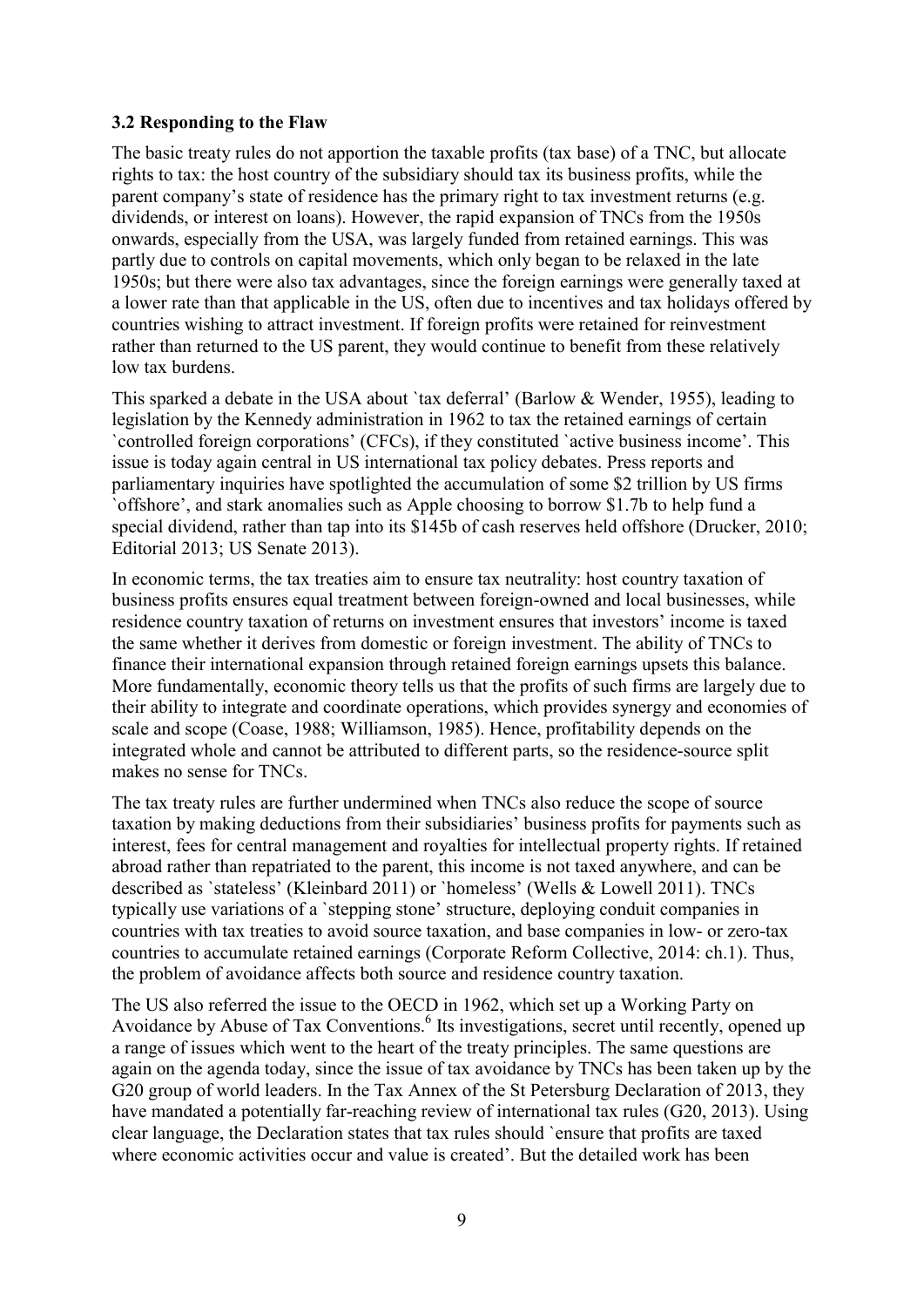entrusted to the OECD technicians, the main architects of the system, through their project on `base erosion and profit shifting' (BEPS).

In the 1960s the discussions on combating avoidance were largely inconclusive, and no significant changes were made when revised versions of the model treaty were released in 1963 and 1977. In relation to CFCs, the CFA eventually in 1986 approved two reports on the use of Base and Conduit companies, $\frac{7}{1}$  which set out the problems, but essentially concluded that no generally applicable solutions could be agreed. Switzerland in particular argued that since tax treaties define and allocate rights to tax, a Residence country cannot use antiavoidance rules to tax the undistributed income of foreign affiliate validly incorporated in a treaty-partner state, unless the treaty specifically recognizes the applicability of those rules (OECD 2012 R(5), paras. 95-7). Other states did not go so far, but the Committee suggested that CFC rules should be guided by an international consensus, to be formulated by the CFA (ibid., para. 48). This has not been done formally, but the section on *Improper Use of the Convention* in the Commentary to article 1 of the model convention was expanded in 1992, to include discussion of counteracting measures such as CFC rules, and in effect provides criteria to validate such measures.

The other major issue was transfer pricing, again raised by the US, in a letter to the CFA in 1964 from Stanley Surrey, who initiated many international tax reforms in this period. As with CFCs, Surrey hoped that at least some general rules could be agreed, if only to deal with the risk of inconsistent transfer price adjustments by states. The US adopted detailed transfer pricing regulations in 1968, but initially found little support among its OECD partners for the adoption of any international rules. The general opinion was that article 9 was sufficiently clear, and there was little support even to extend the Commentary. The US continued to argue for the formulation of guidelines, which it suggested should be non-binding. The eventual result was the report on *Transfer Pricing and Multinational Enterprises* of 1979, which substantially adopted the approach in the 1968 US regulations, followed by reports on three specific issues (1984) and another on thin capitalization (1987). In 1995 these were consolidated into what were finally formally described as *Transfer Pricing Guidelines*.

The precipitating event for the formulation of the Guidelines was the conflict which had arisen from the adoption of a new approach by the US. When the Congress debated both deferral and transfer pricing in the 1960s, it considered the possibility of an alternative approach, based on formulary apportionment of the total profits of a TNC, along the lines of the system long used by US states (Durst & Culbertson, 2003). The Treasury instead opted for the CFC and transfer pricing regulations, but concerns soon resurfaced that these reforms had been ineffective. These reached a peak with a report in 1981 (US-GAO, 1981) which showed that the attempt in the 1968 transfer pricing regulations to provide clear and precise rules based on the ALP had failed, and in a large number of cases adjustments had to be made by imprecise `other' methods, accepted only as a fall-back under the Regulations.

The problem centred especially on allocation of profits from `intangibles': technology and other knowledge-based assets, which are central to the competitive advantages of TNCs, and were becoming increasingly important in the world economy. In response, the Tax Reform Act of 1986 included the first substantial amendment since its enactment in 1928 to the basic statutory rule allowing adjustment of accounts (s.482), specifying that for the transfer of an intangible the income attributable `shall be commensurate with the income attributable to the intangible'. The issue was evaluated in a report by the US Treasury (1988). It showed that the problem of intangibles is central to the issue of intra-firm relationships, and is closely related to charges for central services and other general overhead costs, which are often `bundled' in intangibles pricing.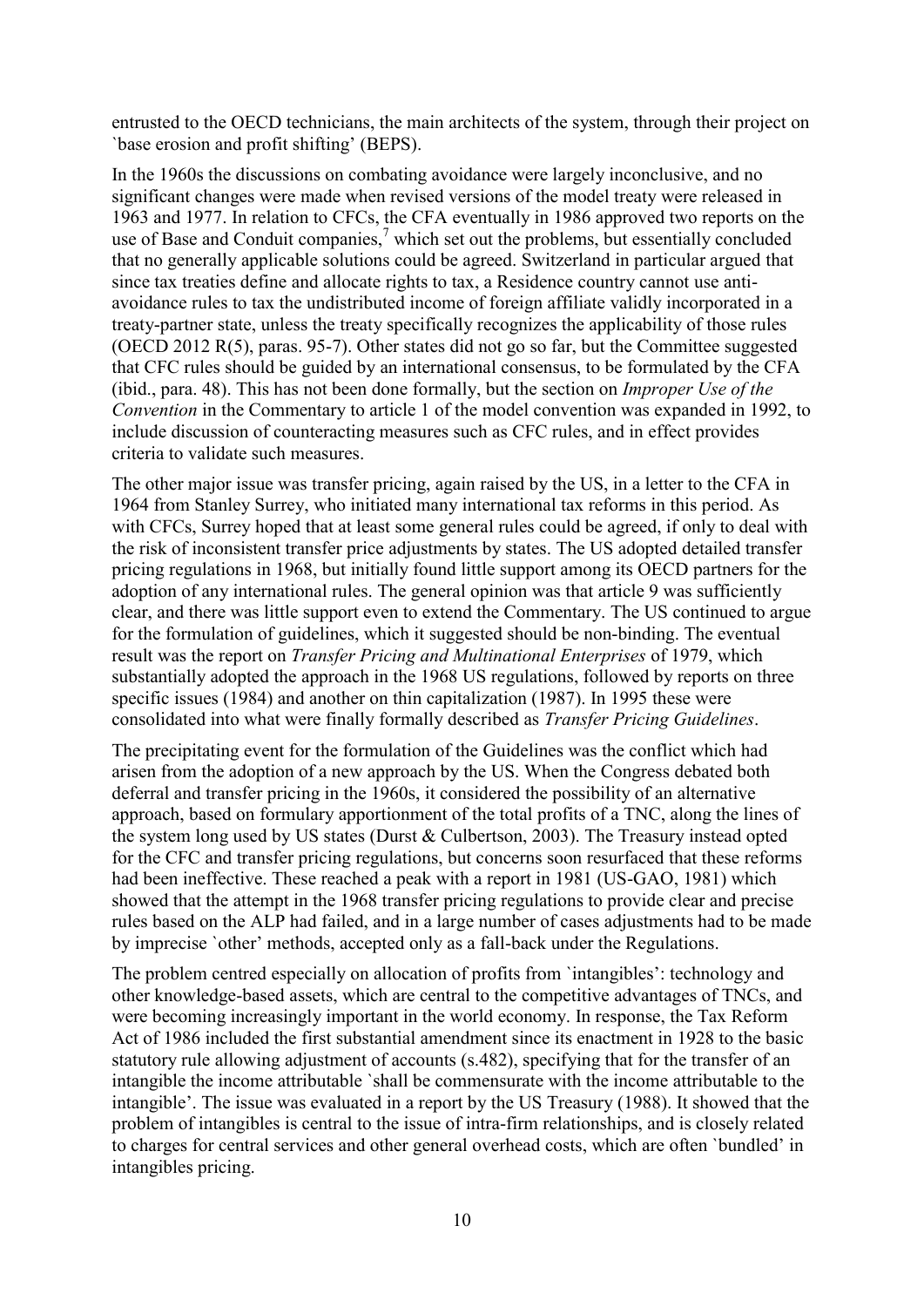It proposed a new criterion, the `arm's length return' method. This was carefully designed to appear compatible with the ALP, but essentially used analysis of functions performed to attribute a `normal' rate of profit. It quickly provoked an international storm, and was notably denounced by the chair of the Taxation Commission of the International Chamber of Commerce, Wolfgang Ritter, as `nothing but another form of unitary taxation' (cited in Picciotto, 1992: 221). The CFA produced a more careful and measured evaluation, which emphasized the need for international coordination, acknowledged the difficulties of transaction-based methods, and pointed to the dangers of the `comparable profits' criterion (OECD, 1993). It recommended rather the use of a `profit split approach', dividing the aggregated profits of the actual associated enterprises, and urged that this method should be `subject to a more exhaustive examination' to make it less arbitrary (ibid.: 24).

The outcome, in the 1995 Guidelines, was the addition of two new approved methods for transfer pricing adjustment: the `transactional net margin method' (TNMM), applying a functional analysis before attributing a `normal' profit; and the profit-split method. This acceptance of profit-split marked a significant shift towards what could be described as a unitary approach. However, the Guidelines resolutely rejected this inference, describing both the new methods as `transactional profits methods', and including a section resolutely rejecting `global formulary apportionment'. In 2010 the CFA once again returned to the vexed question of intangibles transfer pricing, and the issue was also included in the BEPS Action Plan (OECD, 2013b).

# **3.3 General Principles and Technical Elaboration**

The result of these debates and conflicts has been an uneasy balance between upholding the clear and simple language of general principles in the tax treaties, and issuing more detailed elaborations of the methods and norms applied in practice. In 1992 the model treaty became `ambulatory', i.e. published in loose-leaf form to allow regular revisions, and in 1997 the additional reports began to be published as appendices, by 2012 amounting to 24. However, no major changes have been made to the basic treaty texts, although some of the modifications have been significant, such as the expansion of the exchange of information provisions in article 26, and the modification of article 7 and removal of article 7(4) (mentioned in section 3.1 above). The Commentary has been significantly expanded, but the major innovation has been adding the Appendix of Reports. Although these have not been described as Guidelines, as for transfer pricing, they are nevertheless apparently intended to be considered authoritative and, as mentioned in section 1 above, are treated as such in some countries' domestic law.

In parallel with the increased elaboration of norms by the OECD, national legislation has also expanded. On some topics it has become increasingly complex, as regards both elaboration and technical abstruseness. This seems to be especially the case where the OECD has not articulated agreed norms. A significant case is CFC rules in relation to which, as mentioned above, opinion was very divided and only a broad consensus could be reached. In practice, countries which have introduced CFC rules (around half of the OECD states, plus a few others), have followed similar general principles, although their details vary widely. Indeed, these are generally among the most abstruse and technically complex areas of tax law.

Essentially, such regimes rest on three tests: (i) ownership or control (to identify an ultimate parent), (ii) passive income, and (iii) low tax. All have become increasingly difficult to apply: the first, as TNCs have become more decentralized and regionalized, and many have adopted multi-tier structures; the second, with the growing importance of services and other activities which can be `virtual' (sometimes described as the shift to the digital economy); and the third, with the growth of preferential and low-tax regimes offering `production havens' (e.g.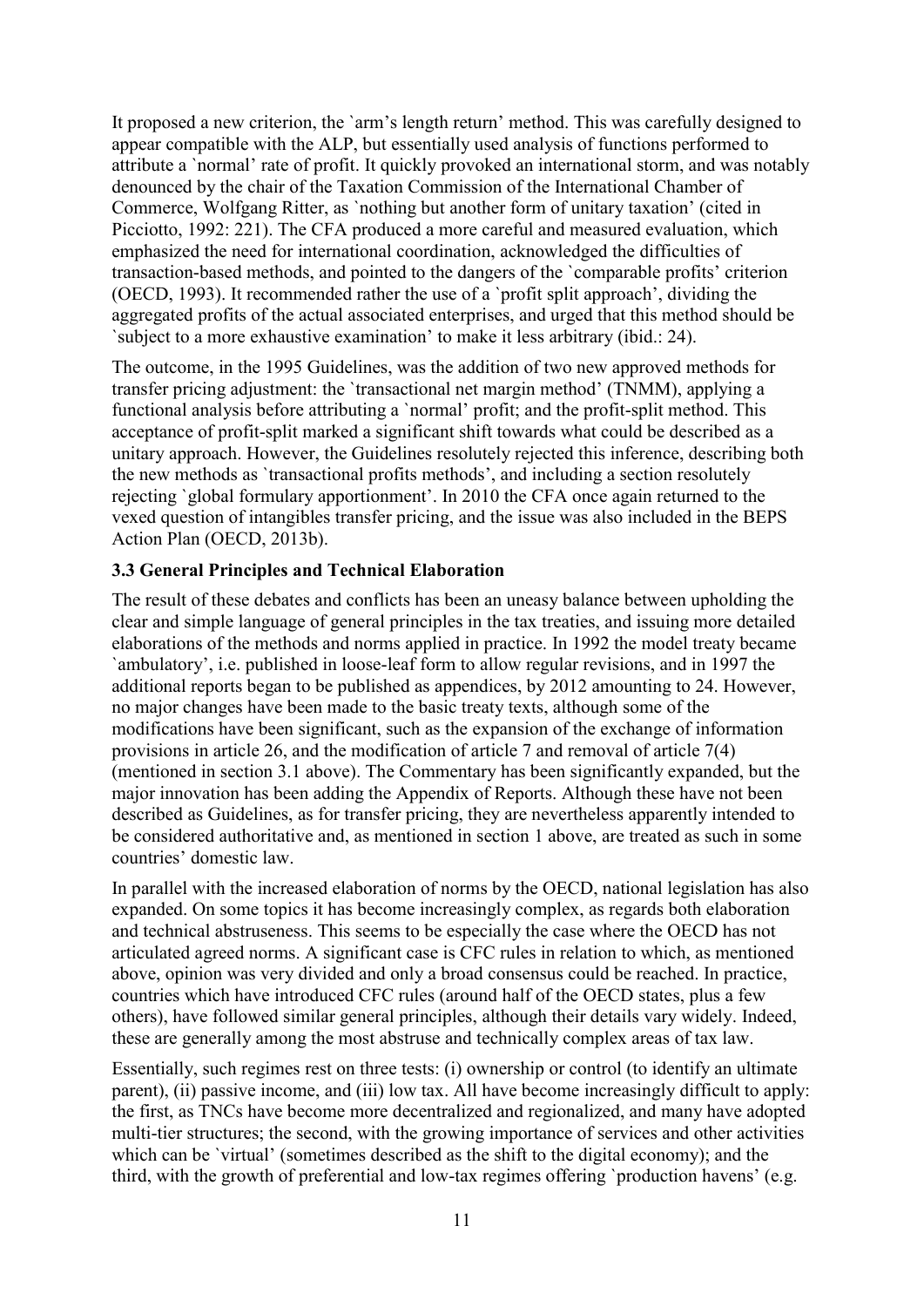Ireland). These difficulties seem also to have contributed to the technical complexity of legislation. For example, Australia's CFC legislation,<sup>8</sup> runs to over 150 sections and some 52,000 words of primary legislation. The US CFC rules (Subpart F) have been described as `too complex to be susceptible of summary', and interact with the foreign tax credit rules, the detailed application of which is `even more cruelly byzantine than are the subpart F rules' (Kleinbard 2011, 26). Concealed behind this complexity is a system which now ensures that substantially all the foreign income of US TNCs can be effectively exempt from all taxation (Fleming, Peroni & Shay 2009). This stark anomaly is hard for the US authorities to challenge or rectify, because US TNCs generally ensure that they do pay US tax on their activities in the US, and obliging them to pay the high US rate of 36% on their worldwide profits would damage their competitiveness.<sup>9</sup>

The tension between the general principles and the more detailed rules can be seen perhaps most clearly in relation to transfer pricing, where the OECD has elaborated what it terms Guidelines. Since 1995 these have established five approved methods for transfer price adjustments. The first, the `comparable uncontrolled price' (CUP) requires the adjustment of prices of inter-affiliate transactions based on identifying a `comparable' transaction between unrelated parties. This lies at the heart of the controversy about the ALP, since the practical experience is that true comparables can generally not be found, for the very good reason that TNCs generally produce distinctive products or services, and can do so at lower prices due to their advantages of economies of scale and scope. The difficulty of identifying appropriate comparables was the main finding of the 1981 report for the US Congress (US-GAO, 1981), and is a repeated refrain among practitioners especially speaking in private.

As regulation of transfer pricing has spread, particularly to developing countries, they have also confirmed the difficulty of finding suitable comparables. Since the search also requires time and valuable skills, leading countries have adopted alternative methods. Thus, Brazil has a system based on legislated fixed profit margins, while China makes adjustments to take account of `location specific advantages', frequently falls back on the profit-split method, and considers that in some circumstances `a global formulary approach should be a realistic and appropriate option'.<sup>10</sup> In 2013, the US official responsible for negotiations over conflicting transfer price adjustments complained, in a meeting for practitioners, of his Indian counterpart's preference for policy over rules, and for profit-split rather than the more transactional methods (Parillo & Trivedi 2013).

Rather than trying to deal with such points of conflict, the BEPS Action Plan seems set on further elaboration of the Guidelines, rendering them even more murky. Notably, the report issued in September 2014 on Intangibles (OECD 2014) is obscure and in some respects contradictory. It still includes the by now ritualistic reaffirmations of the ALP and comparability analysis. It nevertheless casts doubt on the use of `one-sided methods' (para. 6.58), and affirms that `[i]t should be recognized that the identification of reliable comparables in many cases involving intangibles may be difficult or impossible' (para. 6.143). This points clearly to greater use of profit split, but this is not stated explicitly (Picciotto 2013b). Nor is there any attempt to try to systematize the profit-split method, to make it less arbitrary, as was suggested in the 1993 report on the proposed US regulations, and the additional proposals published in December 2014 make only small and cautious moves in this direction.

A similar trend towards complexity can be seen in many of the reports emerging after the first year of the Action Plan. These include elegant but complex proposals to deal with `hybrid mismatch arrangements' (exploiting the different treatment between countries of the legal form of either entities or transactions, or both); and a sophisticated but also complex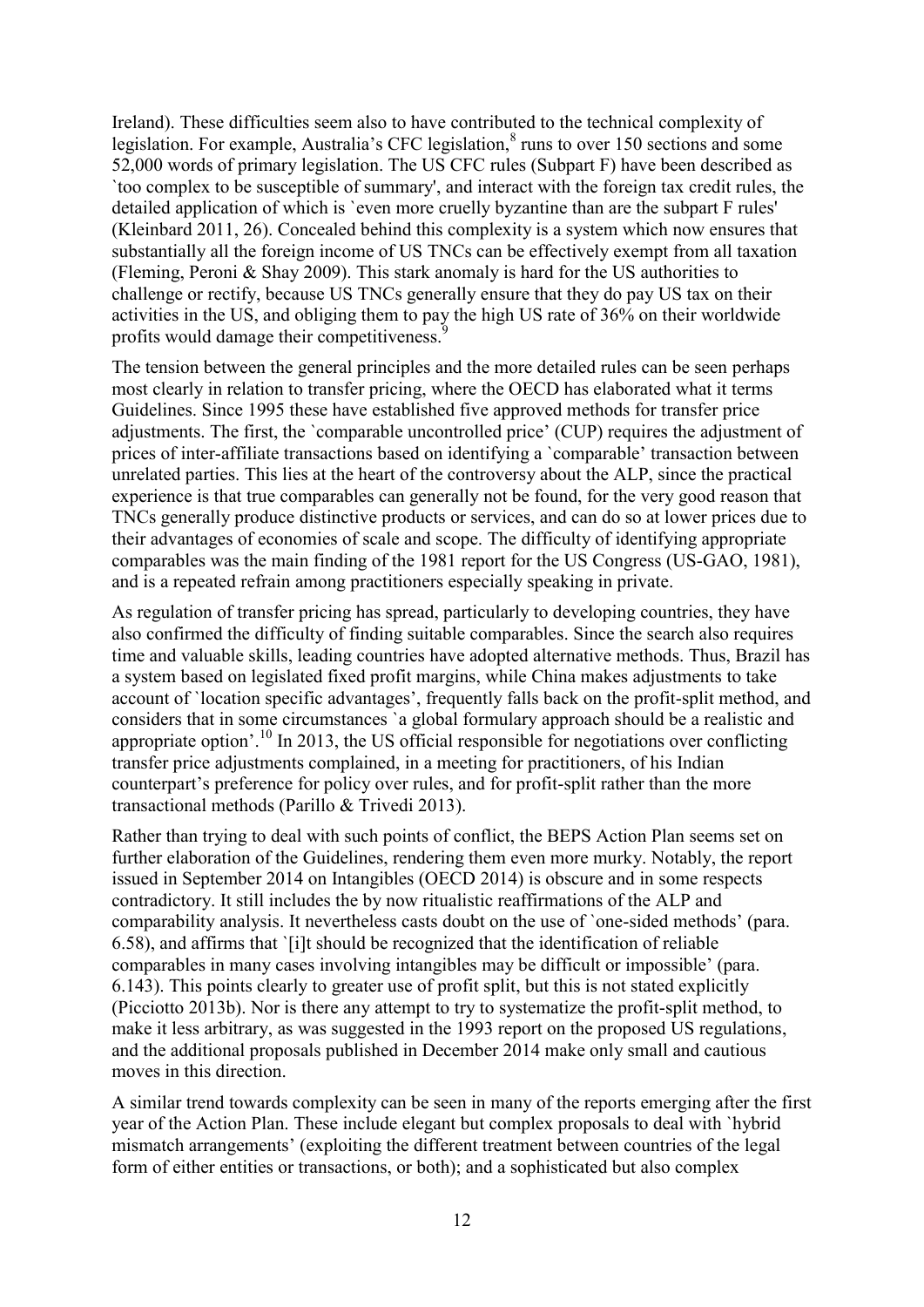approach for applying an `economic substance' test to tax incentives offered by countries, such as the 'patent box', considered to be 'harmful tax practices'. Yet, as shown in a critique of these proposals produced by an activist group, simpler and more effective solutions could be found based on treating TNCs as unitary firms, in line with economic and business reality (BEPS Monitoring Group, 2014).

The patch-up approach adopted to reform of the rules will inevitably increase uncertainty and conflict, both between states and enterprises and among states in asserting tax claims. This can also already be seen, notably in the proposals announced by the UK government for a Diverted Profits Tax. The draft legislation, extending to some 30 pages, adopts a combination of detailed rules worded in convoluted style, with general principles, to invalidate arrangements which it is `reasonable to assume' are designed to avoid tax. Although considerable skill has been applied to trying to ensure that they are compatible with both EU and international tax law, the provisions both go beyond and in some respects conflict with the proposals emerging from the OECD consensus (Picciotto 2015).

## **4. COMPLEXITY, CONSENSUS AND CONFLICT**

What can be seen from this process is the great difficulty that the OECD tax specialists have had in maintaining a consensus on the applicable rules, and even more in expressing such a consensus clearly. The clear and simple language of the treaty articles can command consensus because they are susceptible of widely differing interpretations. Their capacity to have a fairly stable and settled meaning depends on the cohesiveness of the members of the `interpretative community' to whom they are addressed: `habitus' to use Bourdieu's term. In the international tax arena, this began to break down as TNCs developed tax planning strategies taking advantage of the `separate entity' principle, tearing open a fissure from the fundamentally flawed treaty rule. This revealed the inappropriateness of the rule to deliver an acceptable division of taxing rights between residence and source countries.

In such a context of conflict, it is understandable that the reaction should be to elaborate additional rules. A more effective response would have been to remedy the flaw, by revising the basic principle. There was some support in the 1980s for a revision which would have moved away from the separate entity principle and towards a unitary approach to TNCs (Langbein, 1986), but also significant opposition. Even today, although the OECD has been mandated to `ensure that profits are taxed where economic activities occur and value is created' (G20, 2013), a move towards `formulary apportionment' has been ruled out. In the past the result, as outlined above, was the formulation of the Transfer Pricing Guidelines to include five accepted methods, including profit split. Yet this elaboration was also obfuscation. An apparent consensus was maintained, by the insistence that all these methods comply with the ALP, and indeed this mantra continues to be repeated today, with a fervency that betrays a lack of confidence. The likely result of the current BEPS project will be further elaboration and obfuscation.

The form taken by the elaboration has also been complex, due to the lack of clarity of the status of the additional rules and the nature of their interactions. It seems that when there has been insufficient consensus to amend a treaty article, the Commentary has been expanded. More often the preference has been to produce 'reports', although appending them to the 'full version' of the model treaty gives them some authority, and some are also referenced in the Commentary. Only for transfer pricing, and in response to a major conflict, have Guidelines been formulated. As discussed in section 1 above, this type of elaboration leaves scope for skilful navigation, and hence helps to maintain at least a loose cohesion among interpretations.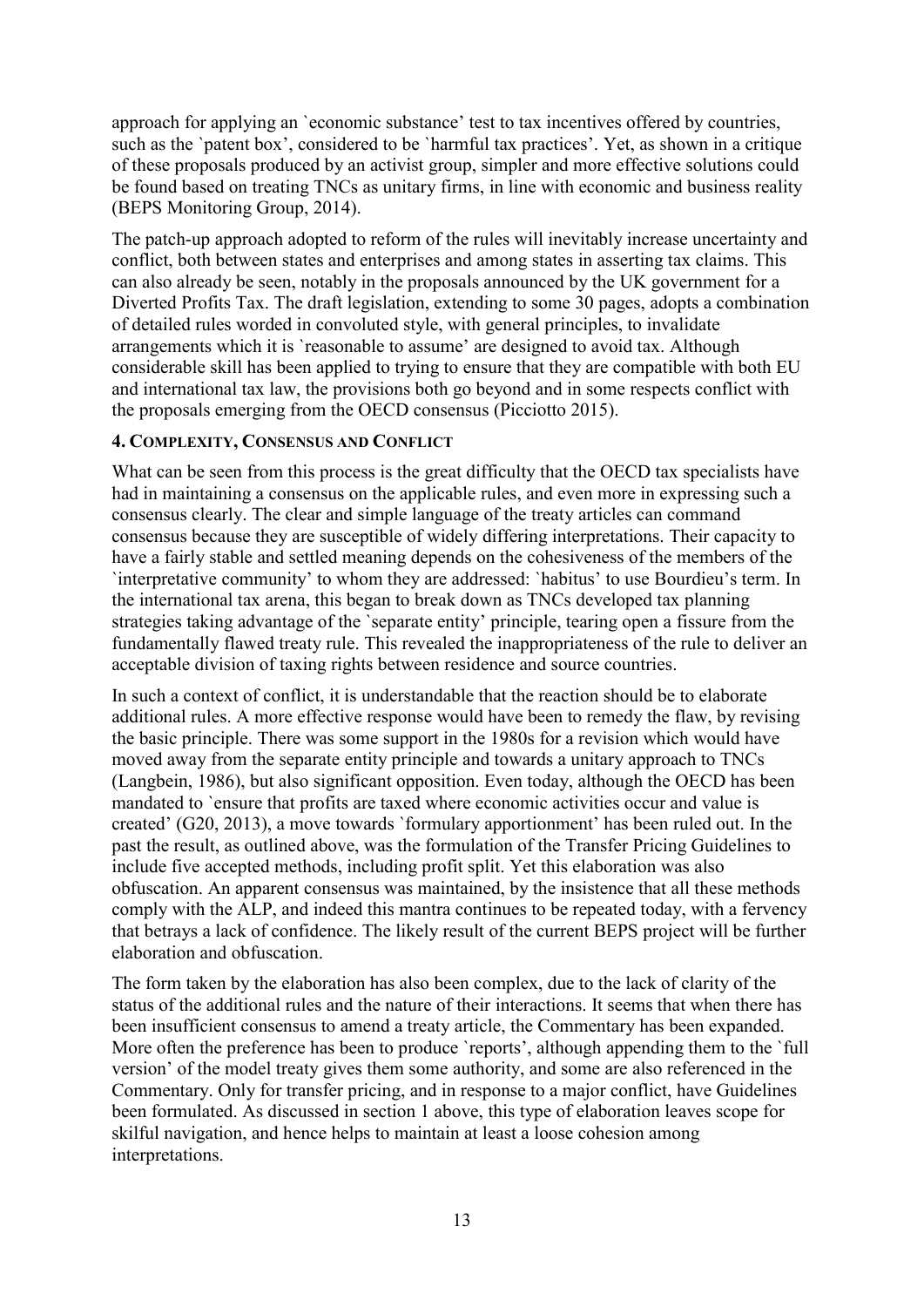Cohesion can also be maintained by limiting the membership of the interpretative community, and trying to ensure that they are like-minded. One method, of course, is simply to keep deliberations secret, which was the route chosen in the 1960s and 1970s. However, this may be hard to maintain without losing legitimacy, especially for rules intended to have a global scope, and which have considerable importance. This perhaps explains the shift to technical complexity, which effectively limits access to the interpretative community to those able to invest in learning the arcane terminology and linguistic techniques familiar to that group. This can be self-reinforcing: if the language is one developed and refined by a closed group, entry can be made difficult, and expulsion can be used as a sanction against those who attempt to open up the possibility of different interpretations. Thus, today, a practitioner who dares to question the ALP or commend the possibility of a unitary approach or formulary apportionment is likely to experience a dearth of clients and of invitations to professional forums.

It has been argued that effective tax law can best be achieved by a combination of general principles and more detailed specific rules, expressed as subsidiary or illustrative of the overarching principles (J. Braithwaite, 2003). This approach has much to commend it, from a technical perspective. However, as with much of the work on `responsive regulation', it tends to overlook or under-estimate the important power dynamics involved in struggles over interpretation. If the meaning of compliance is constructed in `regulatory conversations', to use Julia Black's phrase, much depends on who is allowed to speak, treated with respect, or accepted as authoritative.

Furthermore, the stress on `co-operative compliance' may result in the pattern familiar to socio-legal studies of `regulatory capture', when regulators surrender their coercive enforcement powers in favour of consensual solutions. Gregory Rawlings identified such an outcome as resulting from the earlier OECD initiative against tax avoidance, under the banner of `harmful tax practices', which was (and is still being) pursued through a Global Forum on Transparency and Exchange of Information for Tax Purposes. Aimed at dismantling the `offshore' secrecy system, it became a laborious effort to improve bilateral exchange of tax information, and the Forum enlisted as members all the tax havens and secrecy jurisdictions to participate in the process of standard setting and `peer review' of compliance, in effect bringing foxes in to help guard the hen coop (Rawlings, 2007).<sup>11</sup> Similarly, de Cogan (in this collection) points to the dangers that co-operative compliance can become embedded in a network of professional relationships constituting a closed interpretative community. This is certainly characteristic of the international tax arena, where the `revolving door' is rife. For example, in 2011 the international law firm Baker McKenzie recruited to its Paris office both Caroline Silberztein (after ten years as head of the OECD's transfer pricing unit), and Mary Bennett (head of its tax treaty unit, who had also previously been at Baker McKenzie) (Stewart 2011); while Jeffrey Owens, who built the OECD's tax work over four decades from a handful to well over 100 professionals, on retirement in 2012 joined Ernst & Young (Owens 2012).

In recent years, in contrast to the secretive deliberations of two decades ago, the OECD has chosen transparency and consultation in the process of norm-formulation and interpretation. Yet this small opening has been counter-balanced by the shrouding of that process in the opacity of regulatory complexity and arcane technical language. It remains to be seen whether the social and economic pressures which have resulted in the politicization of the issue of corporate tax avoidance will break open the carapace of complexity constructed by the international tax technocrats.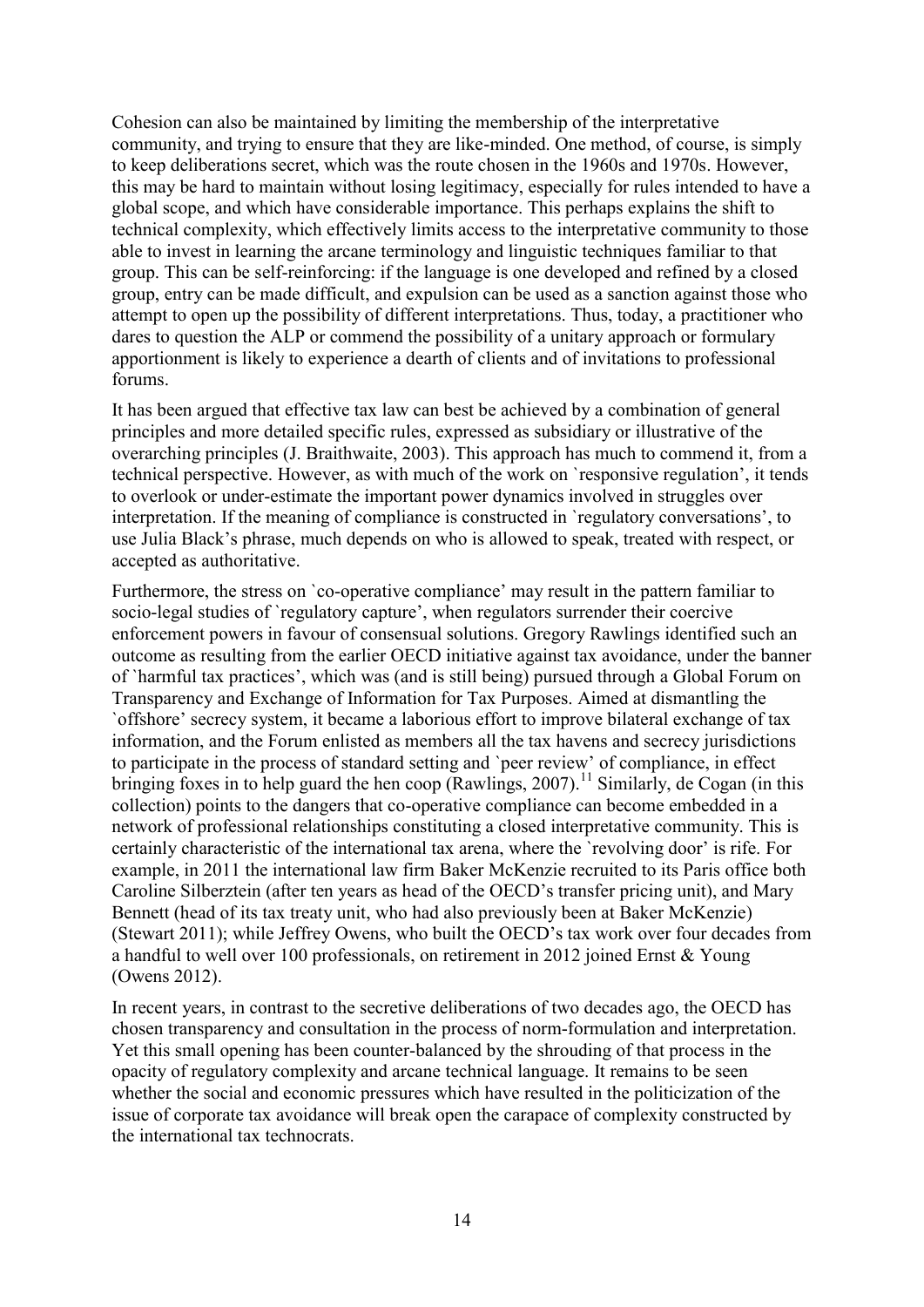#### **BIBLIOGRAPHY**

Avery Jones J. (1996) Tax law: Rules or principles? *Fiscal Studies* 17: 63-89.

- Avi-Yonah RS and Tinhaga ZP. (2014) Unitary Taxation and International Tax Rules. International Centre for Tax and Development. ICTD Working Paper 26, available at <http://www.ictd.ac/sites/default/files/ICTD%20WP26.pdf>
- Ayres I and Braithwaite J. (1992) *Responsive Regulation. Transcending the Deregulation Debate.,* New York: Oxford University Press.
- Barlow ER and Wender IT. (1955) *Foreign Investment and Taxation,* Harvard, Mass.: Harvard College.
- BEPS Monitoring Group. (2014) OECD BEPS Scorecard. Available from <http://bepsmonitoringgroup.wordpress.com/>
- Bourdieu P. (1987) The Force of Law: Toward a Sociology of the Juridical Field. *Hastings Law Journal* 38: 805-853.
- Braithwaite J. (2001) *Restorative justice and responsive regulation*, Oxford, New York: Oxford University Press.
- Braithwaite J. (2003) Making Tax Law More Certain: A Theory. *Australian Business Law Review* 31: 72-80.
- Braithwaite V. (ed.) (2007) Special Issue: Responsive Regulation and Taxation. *Law & Policy* 29(1).
- Carroll MB. (1933) Taxation of Foreign and National Enterprises. Volume 4: Methods of Allocating Taxable Income. . Geneva: League of Nations. Available at http://setis.library.usyd.edu.au/pubotbin/toccernew?id=cartaxa.sgml&tag=law&images=acdp/gifs&data=/usr/ot&part=0.
- Coase RH. (1988) *The firm the market and the law,* Chicago ; London: University of Chicago Press 1988.
- Corporate Reform Collective. (2014) *Fighting Corporate Abuse. Beyond Predatory Capitalism.* Pluto Press.
- de Cogan D. (2013) UK Uncut Legal Action v HMRC: legal inaction and a return to Fleet Street. *British Tax Review*.
- Drucker J. (2010) Google 2.4% Rate Shows How \$60 Billion Lost to Tax Loopholes. 21 October. Bloomberg.
- Durst MC and Culbertson RE. (2003) Clearing Away the Sand; Retrospective Methods and Prospective Documentation in Transfer Pricing Today. *NYU Tax Law Review* 57: 37- 136.
- Editorial. (2013) Apple, leverage and tax avoidance. 2 May. *The Financial Times*.
- European Commission. (2014). State aid SA.38373 (2014/C) (ex 2014/NN) (ex 2014/CP) Ireland, *Alleged aid to Apple*. Available at [http://ec.europa.eu/competition/state\\_aid/cases/253200/253200\\_1582634\\_87\\_2.pdf](http://ec.europa.eu/competition/state_aid/cases/253200/253200_1582634_87_2.pdf)
- Fleming JC, Peroni RJ and Shay SE. (2009) Worse than Exemption. *Emory Law Journal* 59: 79-149.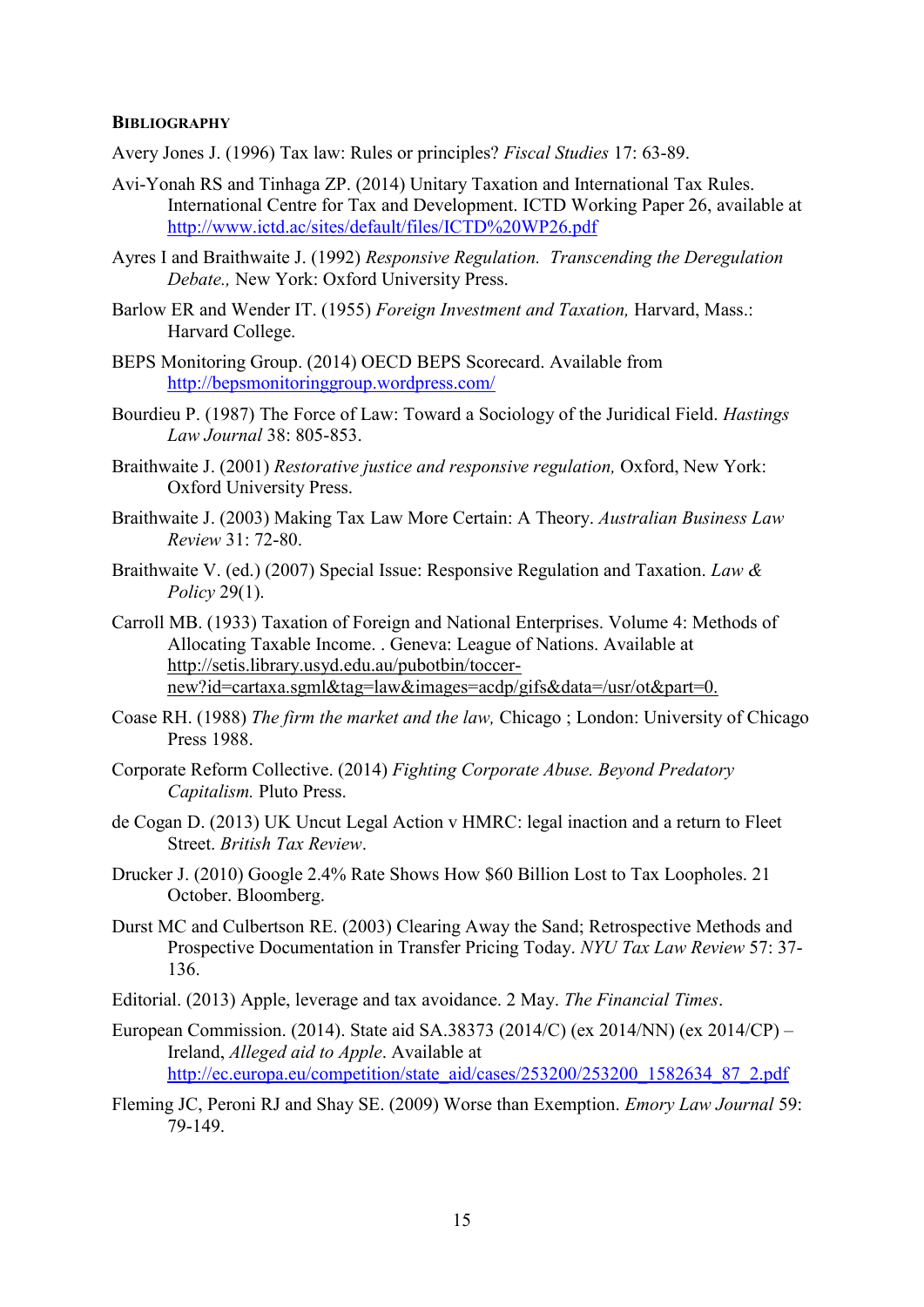- G20 (2013). St Petersburg G20 Leaders Declaration, Tax Annex. Available from [https://www.g20.org/official\\_resources/saint\\_petersburg\\_g20\\_leaders\\_declaration\\_tax](https://www.g20.org/official_resources/saint_petersburg_g20_leaders_declaration_tax_annex_0) [\\_annex\\_0](https://www.g20.org/official_resources/saint_petersburg_g20_leaders_declaration_tax_annex_0)
- Gribnau H. (2007) Soft Law and Taxation: The Case of The Netherlands. *legisprudence* 1.
- HMRC. (2006) Review of Links with Large Business. London: Her Majesty's Revenue and Customs.
- Kleinbard ED. (2011) Stateless Income. *Florida Tax Review* 9: 700-773.
- Le Gall JP. (2007) The David R. Tillinghast Lecture Can a Subsidiary Be a Permanent Establishment of its Foreign Parent? Commentary on Article 5, par. 7 of the OECD Model Tax Convention. *Tax Law Review* 60: 179-214.
- League of Nations. (1932) Taxation of Foreign and National Enterprises. A study of the tax systems and methods of allocation of the profits of enterprises operating in more than one country. Volume I (France, Germany, Spain, the U.K. and the U.S.A.). No. C.73.M.38, 1932 II A 3. Geneva: League of Nations.
- McBarnet D and Whelan C. (1991) The Elusive Spirit of the Law: Formalism and the Struggle for Legal Control. *Modern Law Review* 54: 848-873.
- OECD. (1993) Tax Aspects of Transfer Pricing within Multinational Enterprises. The United States Proposed Regulations. Committee on Fiscal Affairs. Paris: Organisation for Economic Cooperation and Development
- OECD. (2008) Study into the Role of Tax Intermediaries. Paris: Organisation for Economic Cooperation and Development.
- OECD. (2010) Transfer Pricing Guidelines for Multinational Enterprises and Tax Administrations. Paris: Organisation for Economic Cooperation and Development. Available at<http://www.oecd.org/ctp/transfer-pricing/transfer-pricing-guidelines.htm>
- OECD. (2012) Model Tax Convention on Income and Capital 2010 (updated 2010). Paris: Organisation for Economic Cooperation and Development.
- OECD. (2013a) Co-operative Compliance: A Framework. From Enhanced Relationship to Co-operative Compliance. Paris: Organisation for Economic Cooperation and Development.
- OECD. (2013b) Action Plan on Base Erosion and Profit Shifting. Paris: Organisation for Economic Cooperation and Development.
- OECD. (2013c) Revised Discussion Draft on Transfer Pricing Aspects of Intangibles. Paris: Organisation for Economic Cooperation and Development.
- OECD. (2014) Action 8. Guidance on Transfer Pricing Aspects of Intangibles. Paris: Organisation for Economic Cooperation and Development.
- Owens J. (2012) Jeffrey Owens Joins Ernst & Young. Owens Looks Back on his Time in Office. *International Tax Review*, 1<sup>st</sup> February.
- Parillo KA and Trivedi S. (2013) U.S. Competent Authority Has Harsh Words About India. *Worldwide Tax Daily.* 4 February.
- Picciotto S. (1992) *International Business Taxation,* London: Weidenfeld & Nicolson. Available at http://taxjustice.blogspot.be/2013/06/international-businesstaxation.html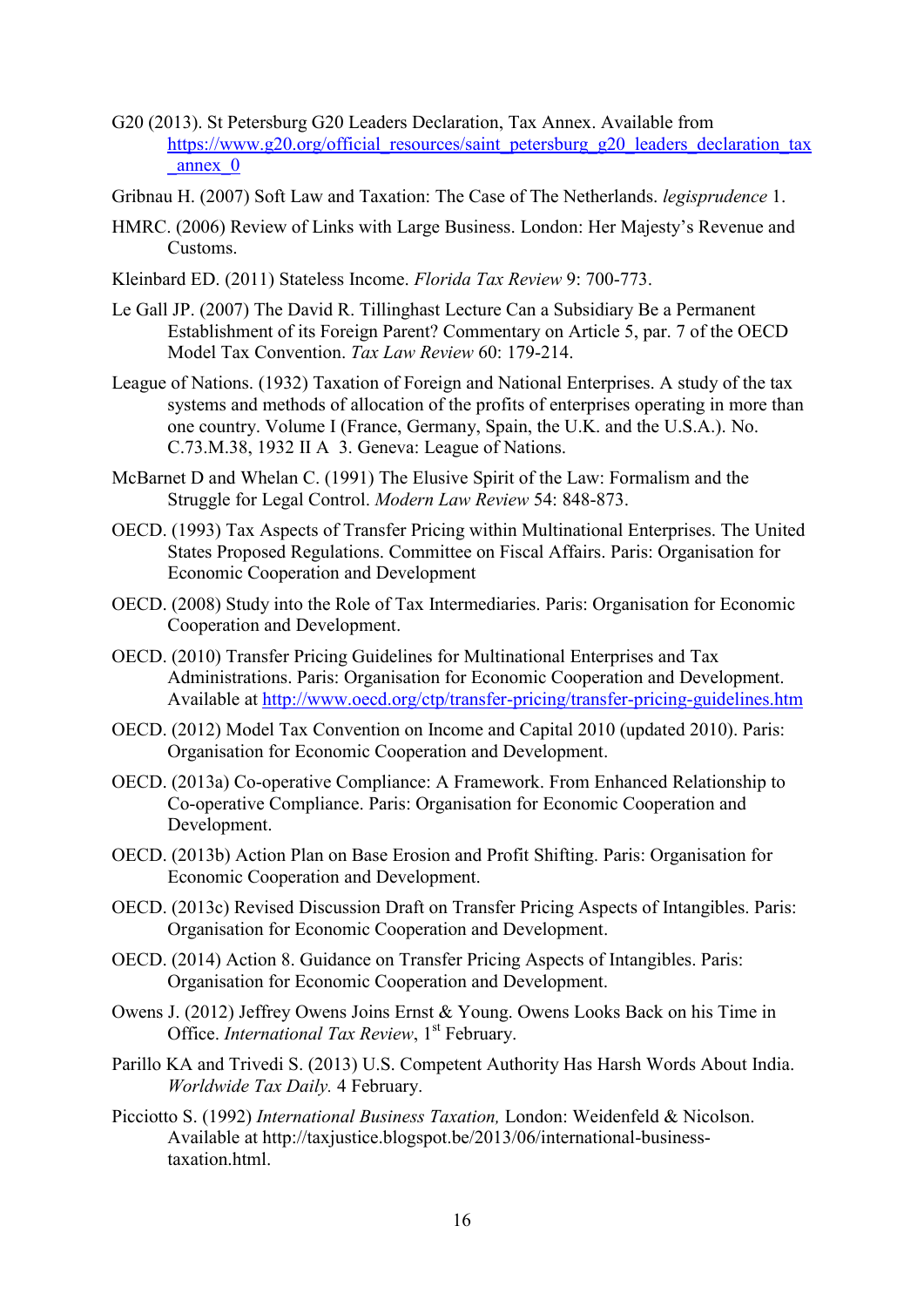- Picciotto S. (2007) Constructing Compliance: Game Playing, Tax Law, and the Regulatory State. *Law & Policy* 29: 11-30.
- Picciotto S. (2011) *Regulating Global Corporate Capitalism*: Cambridge University Press.
- Picciotto S. (2013a) Is the International Tax System Fit for Purpose, Especially for Developing Countries? : ICTD Working Paper 13. http://www.ictd.ac/en/publications/international-tax-system-fit-purpose-especiallydeveloping-countries.
- Picciotto S. (2013b) Can the OECD Mend the International Tax System? *Tax Notes International* 71: 1105-1115.
- Picciotto S. (2015) The UK's Proposed `Google Tax': an Admission of Defeat or a Preemptive Strike? Tax Notes International
- Rawlings G. (2007) Taxes and Transnational Treaties: Responsive Regulation and the Reassertion of Offshore Sovereignty. *Law & Policy* 29: 51-66.
- Rogers, H and Oats, L (2013) The use of advance pricing agreements in transfer pricing management. *British Tax Review***:** 76-94
- Stewart DD. (2011) Tax Analysts Interview: Caroline Silberztein. 4 August. *Worldwide Tax Daily*.
- Unilever Kenya Limited v. Commissioner of Income Tax [2005] eKLR. Kenya High Court.
- US-GAO. (1981) IRS Could Better Protect US Tax Interests in Determining the Income of Multinational Corporations. Report of the Comptroller-General to the Chairman, House Committee of Ways and Means. Washington DC: General Accounting Office.
- US Congress. (2013) Options for Taxing US Multinational Corporations. Washington DC: Congressional Budget Office.
- US Senate. (2013) Offshore Profit Shifting and the U.S. Tax Code. Homeland Security and Governmental Affairs Permanent Subcommittee on Investigations. Washington DC: US Congress.
- US Treasury. (1988) A Study of Intercompany Pricing. Discussion draft (The White Paper). Washington DC: Treasury Department and Internal Revenue Service.
- Williamson O. (1985) *The Economic Institutions of Capitalism* N.Y., London: Collier-Macmillan.
- Wells, B. and Lowell C. (2011). Tax Base Erosion and Homeless Income: Collection at Source is the Linchpin. *Tax Law Review* 65 535.

1

<sup>1</sup> House of Lords Committee on Economic Affairs, *Taxing Corporations in a Global Economy: Is a New Approach Needed?*; see especially Evidence Session 9 of 11 June 2013.

Article 9 of the model treaties of both the UN (2011) and the OECD (2014) is in identical terms.

 $3$  In some countries by legislation, e.g. in the UK, this occurs virtually automatically, as they are subsidiary legislation (Orders in Council), under the Taxation (International and Other Provisions) Act 2010 (TIOPA), s. 2. In other countries treaties have direct effect (usually if ratification has been approved by the legislature), e.g. in the US treaties must receive the `advice and consent' of the Senate and then become domestic law.

<sup>4</sup> The Committee on Fiscal Affairs (CFA) of the Organization for Economic Cooperation and Development (OECD), and the United Nations Committee of Experts on International Cooperation in Tax Matters (UN Tax Committee).

 $<sup>5</sup>$  In the UK, this status is explicitly assured by TIOPA s.164, which provides that UK treaty provisions based on</sup> the OECD Model should be interpreted `in accordance with' the Guidelines and with any documents published by the OECD as part of the Guidelines prior to May 1998, and any documents designated in an Order made by the Treasury after that date as comprised in the Guidelines. In other countries courts may look to the Guidelines